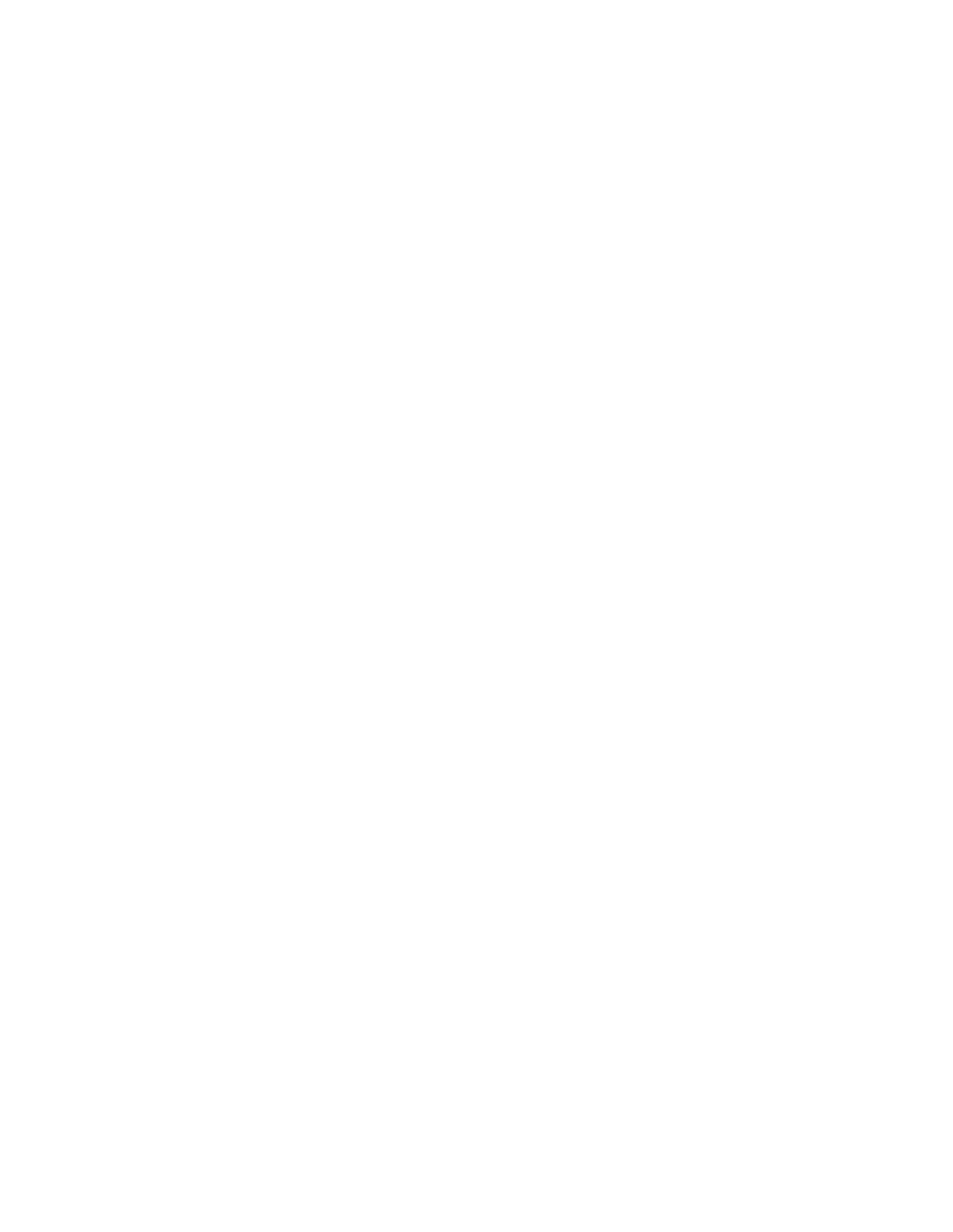### **MONTECITO WATER DISTRICT MEMORANDUM**

#### **SECTION: 4-A**

**DATE: JANUARY 28, 2019**

**TO: BOARD OF DIRECTORS**

**FROM: GENERAL MANAGER**

**SUBJECT: PRESENTATION OF THE NEGOTIATED TERM SHEET FOR A WATER SUPPLY AGREEMENT WITH THE CITY OF SANTA BARBARA AND CONSIDERATION OF APPROVAL TO PROCEED WITH THE DEVELOPMENT OF A WATER SUPPLY AGREEMENT**

### **RECOMMENDATION:**

- 1. Approve the negotiated Term Sheet outlining the governing principles and key terms including water pricing to be included in a Water Supply Agreement;
- 2. Direct staff to proceed with the development of a draft Water Supply Agreement in accordance with the negotiated Term Sheet;
- 3. Approval of budgets for Clean Energy Capital and Hawkins, Delafield & Wood LLP for financial and legal support services, respectively to assist with development of the Water Supply Agreement with the City of Santa Barbara.

### **DISCUSSION:**

#### *Background*

In March 2018, the Board authorized District staff to proceed with Phase II negotiations which involved negotiating the terms of the Conveyance Pipeline and further refining other key terms of a Water Supply Agreement (WSA). Since that time, District and City staff have been actively meeting in an effort to develop a Term Sheet to be used to draft a WSA. In December 2018, District staff presented the negotiated terms of a possible WSA to the District's Strategic Planning Committee and although several questions and concerns were voiced, in general the Committee and members of the public who were present voiced support for the negotiated terms. In early January 2019 following continued negotiations, District and City staff reached consensus on the key terms of a WSA. Both the District and City staff agreed to present the negotiated Term Sheet to their respective governing bodies for approval before proceeding with development of a WSA.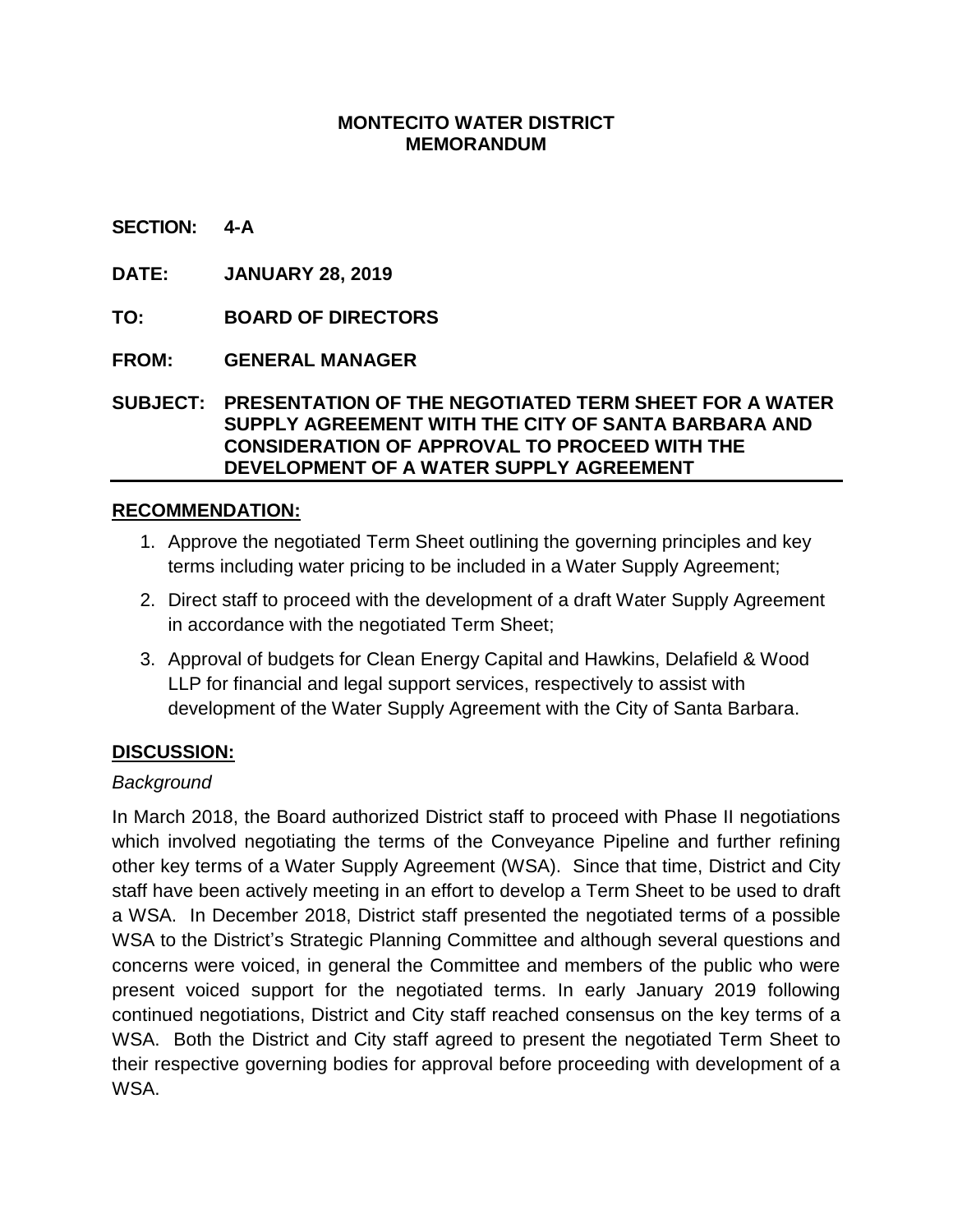### *Term Sheet Overview*

In general, the Term Sheet proposes a 50-year agreement whereby the District will purchase and receive 1,430 acre feet of reliable water from the City annually (along with the possibility to purchase and receive an additional amount of 445 acre feet of water each year). The City will be obligated to deliver and the District will be obligated to accept delivery of that water irrespective of hydrological conditions, except under several severe and rare uncontrollable circumstances impacting the City's ability to meet its customers' basic public health, safety and sanitation needs. The City will be required to reasonably manage its potable water supplies, including the Desalination Plant, such that water is available to meet the City's delivery obligations under the WSA.

The water delivered to the District will meet all State and Federal primary water quality requirements and could be supplied from any City water supply source or combination thereof.

In order for the City to have surplus water to sell to the District, it must develop that capacity by increasing the production capacity of its Charles E. Meyer Desalination Plant from its current capability of 3,125 to 5,000 AFY. In addition to expanding the Desalination Plant, the City must also install a Conveyance Pipeline to convey desalinated water from the Desalination Plant to the Cater Water Treatment Plant, where it can utilize the South Coast Conduit for its delivery to the District.

The water unit pricing will be based on the financing and operational costs of the Desalination Plant and the Conveyance Pipeline including additional payments in consideration of the City's investments and risks. Based on a 5,000 acre foot Desalination Plant, the unit water price is estimated to range from \$2,637 and \$2,742 per acre foot (which depends on whether additional water, up to 445 AFY, is offered by the City and accepted by the District). Although the water pricing is based on the Desalination Plant, the District will have no ownership rights in the Desalination Plant or other City water facilities and will have no control over its operations. The City is required to maintain the Desalination Plant's ability to produce water, which, at a minimum, means that the Plant will be able to promptly resume operation in event of a shut-down if resumption of operations is necessary to meet its delivery obligation under the WSA.

The deal points including general principles are described in further detail in the attached Term Sheet.

Staff recommends approval of the negotiated Term Sheet outlining the governing principles, water pricing, and key concepts to be included in a Water Sales Agreement. Drafting of the WSA will likely take several months, given the complexity. A final WSA for consideration by the Board is not anticipated until late spring 2019.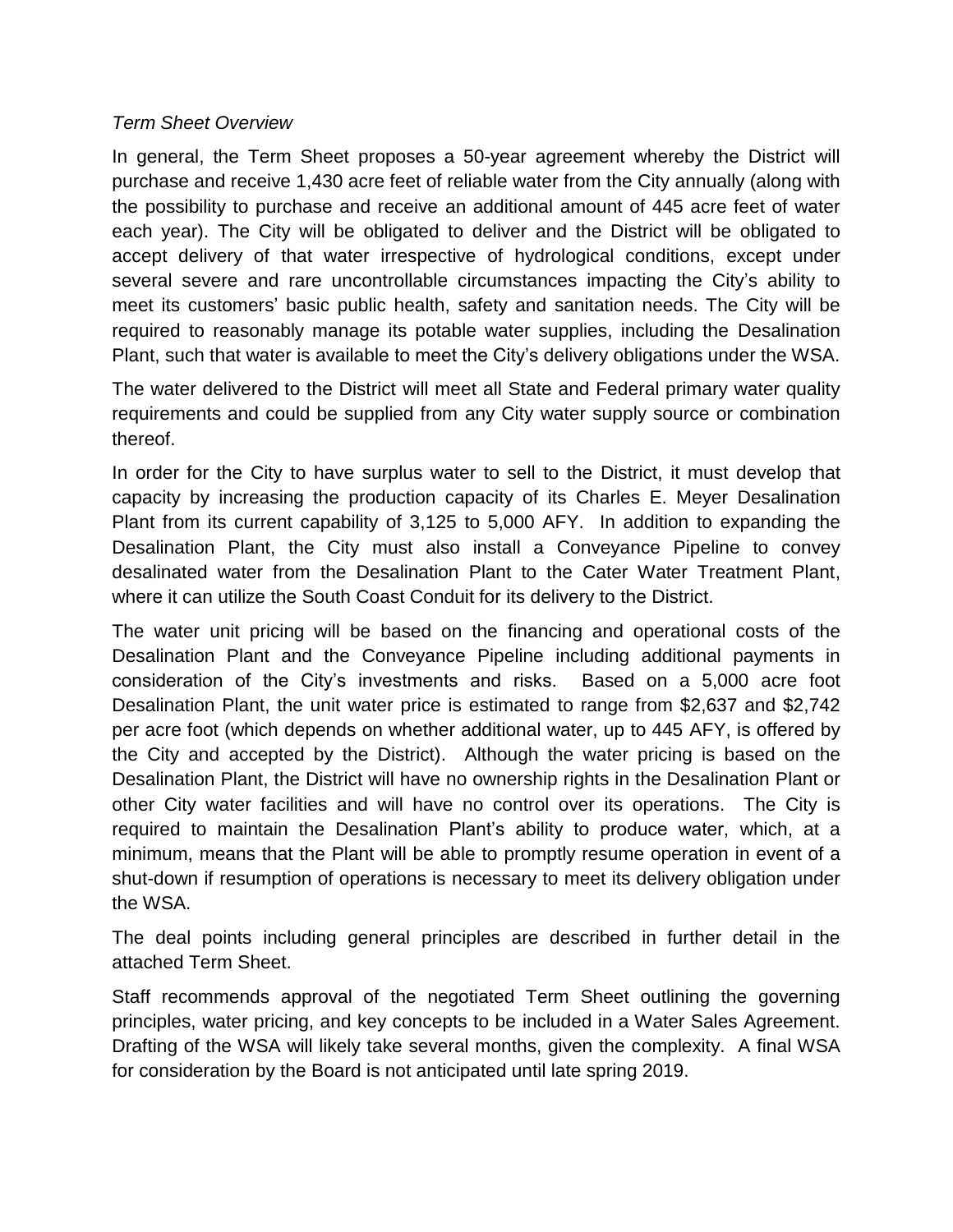## *Fiscal Impact*

## Status of District/City Funding Agreement

On June 21, 2016, the Board authorized entering into a funding agreement with the City of Santa Barbara to fund certain engineering design and legal expenses undertaken by the City that were determined to be necessary to develop a Water Supply Agreement (WSA). That agreement authorized Phase 1 work which included all work necessary to negotiate the terms of the WSA excluding work associated with a conveyance pipeline. On March 20, 2018, the Board authorized Phase 2 work which included all work necessary to negotiate the terms of the WSA pertaining to the conveyance pipeline. The total authorize budget for Phase I and II work is \$479,223 (\$193,594 for Phase I and \$285,629 for Phase II), of which \$252,132 remains unspent. The City anticipates the remaining balance to be utilized on required work yet to be performed including technical support negotiating with IDE Americas for the plant expansion and technical/environmental support for the SRF loan application for the plant expansion.

### Additional Support Services

The District will incur additional costs from both Clean Energy Capital and Hawkins, Delafield & Wood LLP for financial and legal support during the development phase of the WSA. Cost estimates received from Clean Energy Capital and Hawkins, Delafield & Wood LLP for work performed through execution of a WSA are \$120,000 and \$340,000 respectively.

# **ATTACHMENTS**

1. Final Term Sheet for a WSA between MWD and City of Santa Barbara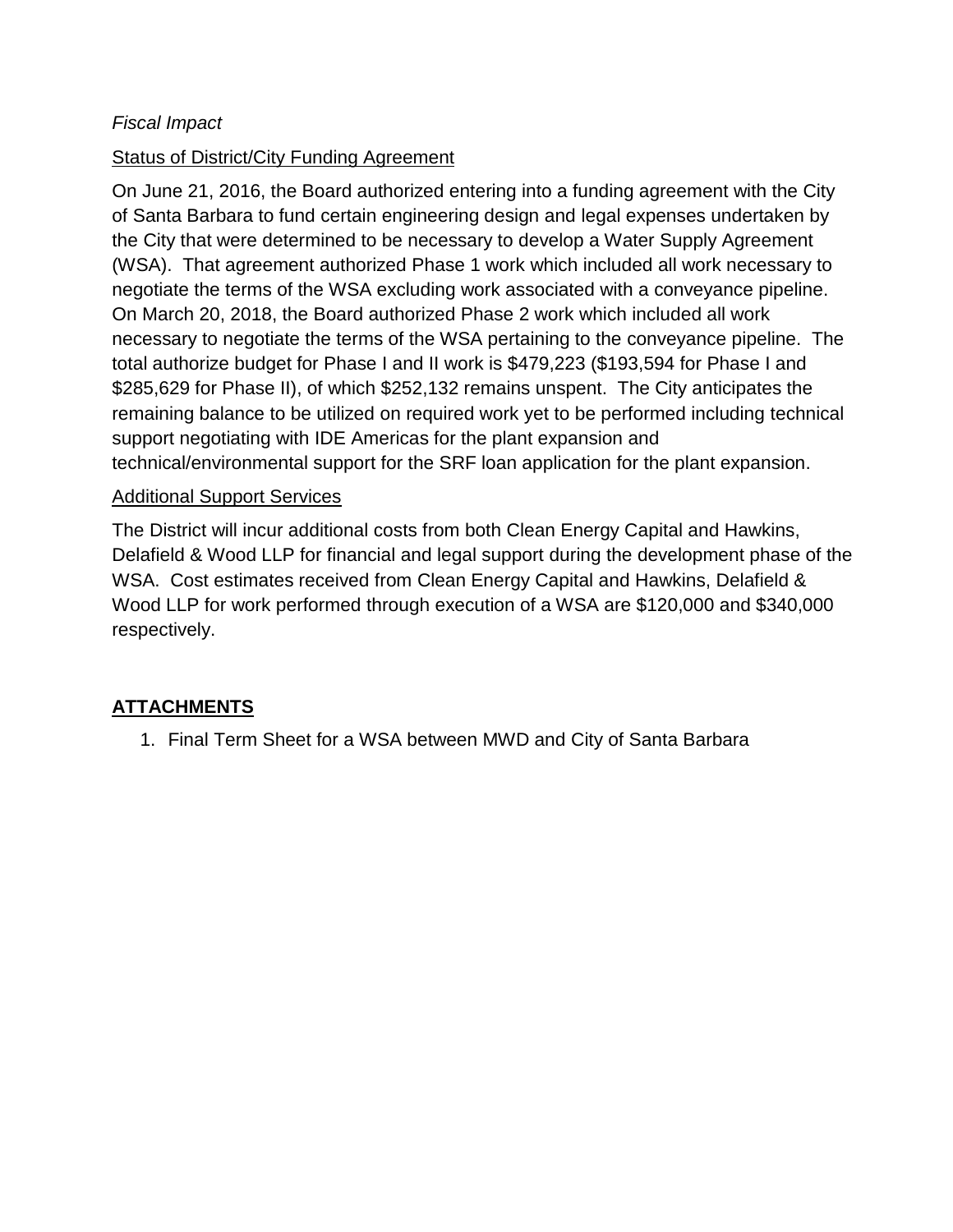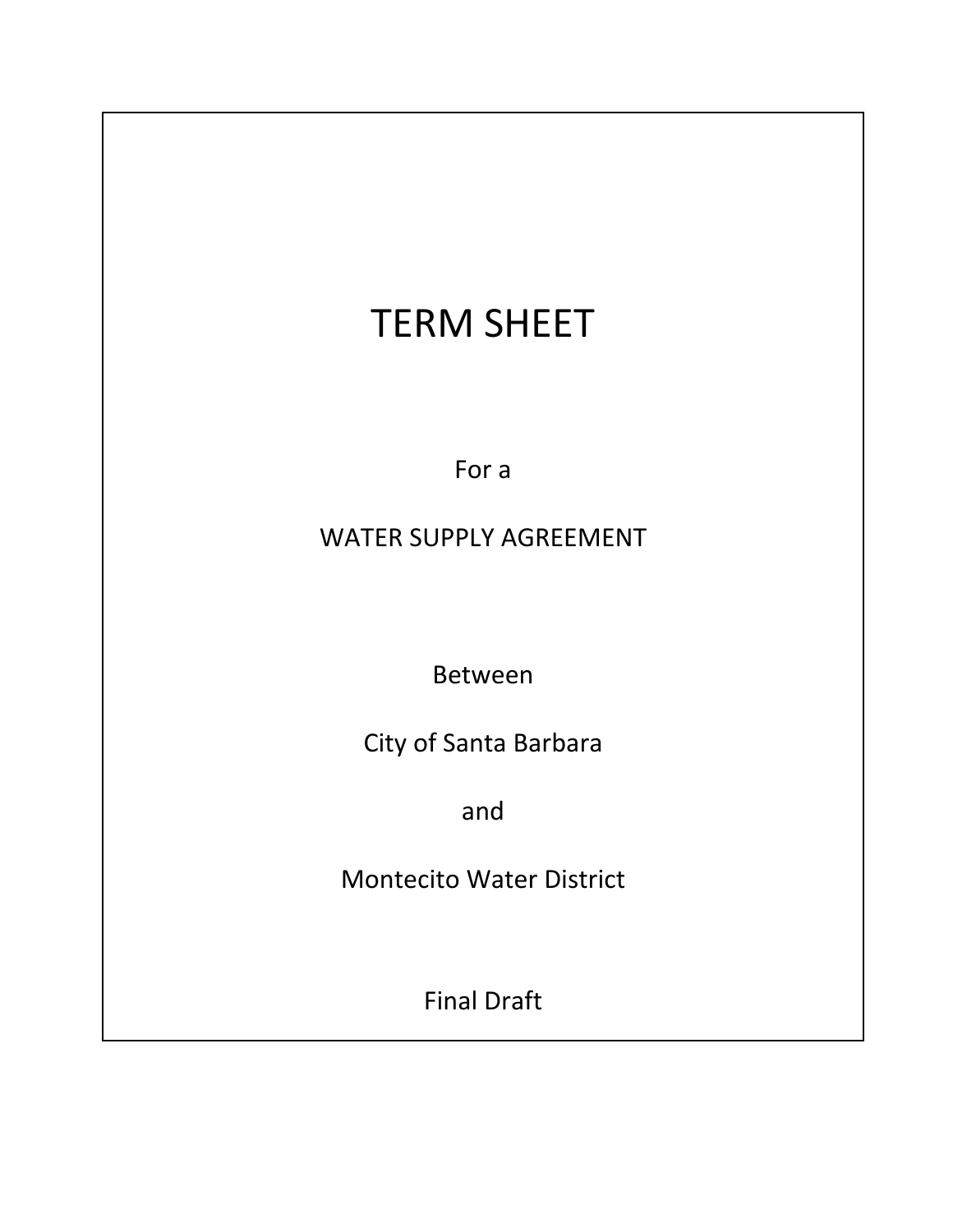# **GENERAL TERMS**

|    | 1. Purpose                      | The purpose of this Term Sheet is to set forth summary terms for a potential<br>Water Supply Agreement ("WSA") between the City of Santa Barbara (the<br>"City") and the Montecito Water District (the "District") (together, the<br>"Parties"). This Term Sheet is a summary only and is not comprehensive or<br>definitive. The parties understand that substantive terms and detailed<br>provisions not noted or fully developed in this Term Sheet are expected to<br>be included in any final WSA. The WSA relates sale by the City of water<br>made available from increased production at the Plant and construction of<br>the Conveyance Pipeline ("Contract Water").                                                                                                                                                                                               |
|----|---------------------------------|-----------------------------------------------------------------------------------------------------------------------------------------------------------------------------------------------------------------------------------------------------------------------------------------------------------------------------------------------------------------------------------------------------------------------------------------------------------------------------------------------------------------------------------------------------------------------------------------------------------------------------------------------------------------------------------------------------------------------------------------------------------------------------------------------------------------------------------------------------------------------------|
| 2. | Not a Water Supply<br>Agreement | This Term Sheet is not a WSA. The potential terms and conditions set forth<br>herein do not bind the City or the District in any manner, and do not commit<br>either Party to enter into a WSA.                                                                                                                                                                                                                                                                                                                                                                                                                                                                                                                                                                                                                                                                             |
|    |                                 | Any final and binding WSA will be subject to review and approval by the<br>City's City Council and the District's Board of Directors.                                                                                                                                                                                                                                                                                                                                                                                                                                                                                                                                                                                                                                                                                                                                       |
|    | 3. Term of WSA                  | The term of the WSA ("Term") will be fifty (50) years from Commencement<br>of Deliveries (see Section 11), subject to termination as provided in the WSA.                                                                                                                                                                                                                                                                                                                                                                                                                                                                                                                                                                                                                                                                                                                   |
| 4. | The Plant                       | "Plant" means: the Charles E. Meyer Desalination Facility and related intake,<br>outfall, pretreatment and pumping facilities. The Plant is owned by the City<br>and currently operated through a design-build-operate contract with IDE<br>Americas (the "DBO Contract").                                                                                                                                                                                                                                                                                                                                                                                                                                                                                                                                                                                                  |
| 5. | Conveyance<br>Pipeline          | "Conveyance Pipeline" means: a City facility that will convey desalinated<br>water from the Plant to the Cater Clearwell. Water from the Clearwell will<br>be conveyed to the District via existing facilities as defined in the Cater JPA.<br>The Conveyance Pipeline is expected to consist of a newly constructed<br>pipeline from the Plant to Mission Street and use an existing City water<br>transmission main from Mission Street to the Cater Clearwell.<br>The<br>Conveyance Pipeline includes the new and existing pipeline and ancillary and<br>accessory pipes, valves, meters, and similar facilities necessary to effectuate<br>deliveries from the Plant to the Delivery Point, but does not include the<br><b>Cater Water Treatment Plant.</b><br>The cost of the Conveyance Pipeline will be allocated between the Parties as<br>set forth in Section 38. |
|    |                                 | The expected construction completion of the Conveyance Pipeline is set<br>forth in Section 7.                                                                                                                                                                                                                                                                                                                                                                                                                                                                                                                                                                                                                                                                                                                                                                               |
| 6. | <b>Plant Capacity</b>           | Plant Capacity means the annual capacity of the Plant to produce<br>desalinated water meeting all legal and regulatory requirements, measured<br>in acre-feet per year ("AFY").                                                                                                                                                                                                                                                                                                                                                                                                                                                                                                                                                                                                                                                                                             |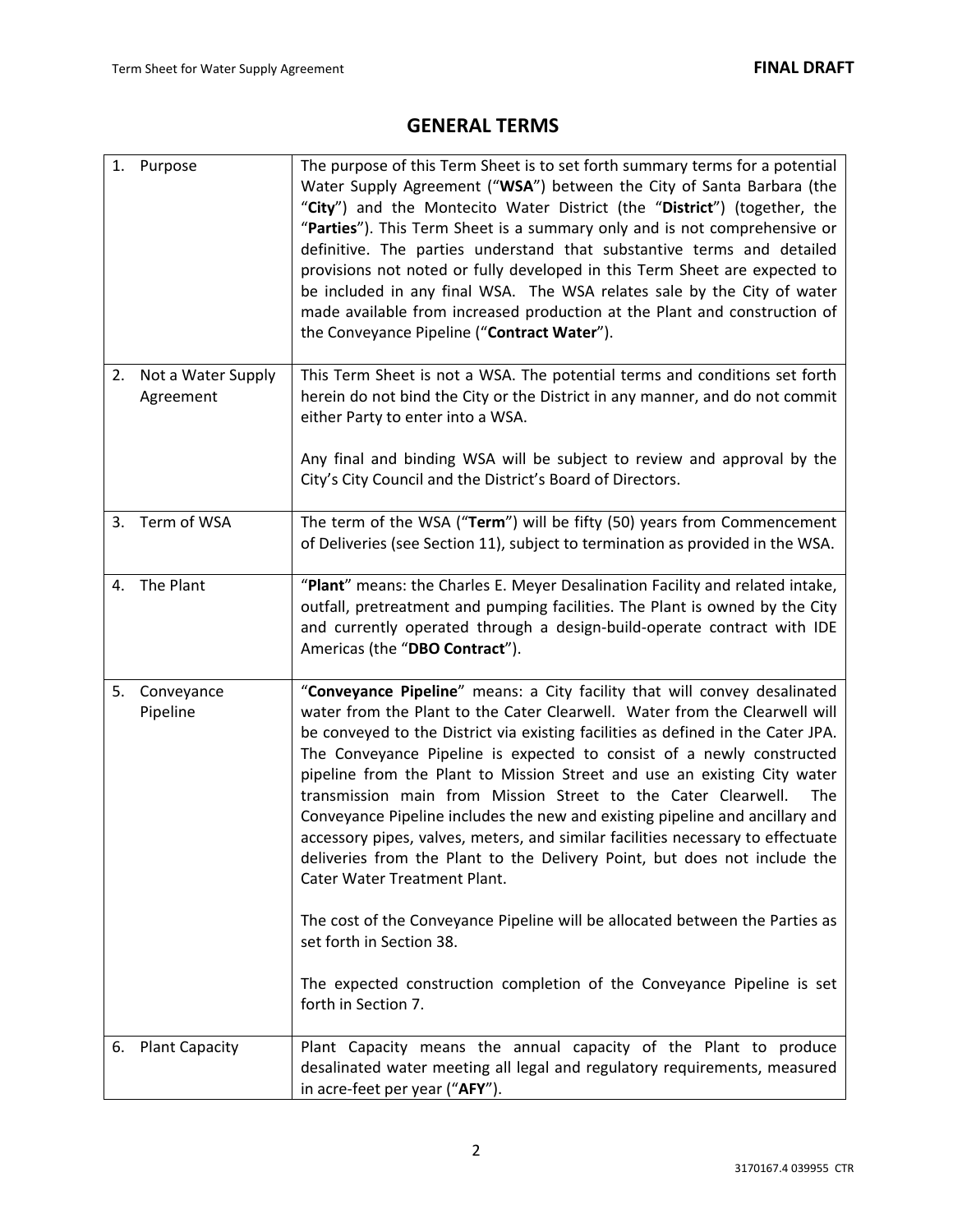|                                                                                           | Currently, Plant Capacity is 3,125 AFY of water. The Plant is operating with<br>three reverse osmosis skids, each with capacity of about 1,042 AFY. An<br>increase in Plant Capacity is required to create a Contract Water that the City<br>can sell to the District. To accomplish the increase, the City plans to (i) build<br>a fourth skid which will be able to produce 1,250 AFY of water; and (ii)<br>expand the existing three skids so that each one will also have the capacity<br>to produce 1,250 AFY of water ((i) and (ii) collectively, the "Fourth Skid"),<br>after which the Plant Capacity will be 5,000 AFY.                                                                                                                                                                                                                                                                                                                                                                                                                                                                                                                                                                                                                                                                                                                                 |
|-------------------------------------------------------------------------------------------|------------------------------------------------------------------------------------------------------------------------------------------------------------------------------------------------------------------------------------------------------------------------------------------------------------------------------------------------------------------------------------------------------------------------------------------------------------------------------------------------------------------------------------------------------------------------------------------------------------------------------------------------------------------------------------------------------------------------------------------------------------------------------------------------------------------------------------------------------------------------------------------------------------------------------------------------------------------------------------------------------------------------------------------------------------------------------------------------------------------------------------------------------------------------------------------------------------------------------------------------------------------------------------------------------------------------------------------------------------------|
| Construction of and<br>7.<br>Payment for the<br>Conveyance<br>Pipeline and Fourth<br>Skid | <b>Expected Construction Completion Dates of the Conveyance Pipeline</b><br>а.<br>and Fourth Skid.<br>Upon the satisfaction of conditions set forth in the WSA (which the City<br>shall work diligently to fulfill), the City will issue a notice to proceed for<br>the construction of the Conveyance Pipeline.<br>The City expects that construction of the Conveyance Pipeline and piping<br>alterations at the Cater Clearwell will (i) take approximately 18 months<br>to complete, and (ii) be completed by December 31, 2020 based on a<br>notice to proceed issued in June 2019.<br>In addition, the City expects completion of the Fourth Skid will (i) take<br>approximately one year to acquire a State Revolving Fund loan, (ii)<br>approximately one year to complete construction, and (iii) be completed<br>by December 31, 2020. However, if the City decides to postpone<br>commencement of construction of the Fourth Skid this date would move<br>accordingly. By May 31 of each Contract Year, the City will notify the<br>District whether it will be delaying the construction of the Fourth Skid.<br>Payment for the Conveyance Pipeline and the Fourth Skid.<br>b.<br>The District will not be obligated to make any payments related to the<br>Conveyance Pipeline (see Section 38) until substantial completion of the<br>Fourth Skid. |
| <b>Base Volume</b><br>8.                                                                  | The annual volume of water committed to the District under the Water<br>Supply Agreement is 1,430 AFY (the "Base Volume").                                                                                                                                                                                                                                                                                                                                                                                                                                                                                                                                                                                                                                                                                                                                                                                                                                                                                                                                                                                                                                                                                                                                                                                                                                       |
| 9. TIO Volume                                                                             | Each Contract Year, the City may make available to the District up to 445 AF<br>of take-if-offered water that is in addition to the Base Volume (the "TIO<br>Volume"). The TIO Volume made available in each Contract Year will be<br>determined as set forth below.<br>Within 90 days after the beginning of each Contract Year, the Parties will<br>complete the following planning process to establish the TIO Volume for the<br>current year ("TIO Year 1") and the next year ("TIO Year 2"), and to estimate<br>the TIO Volume available two years in the future ("TIO Year 3").<br>a. Estimate of TIO Volume in TIO Year 3.                                                                                                                                                                                                                                                                                                                                                                                                                                                                                                                                                                                                                                                                                                                               |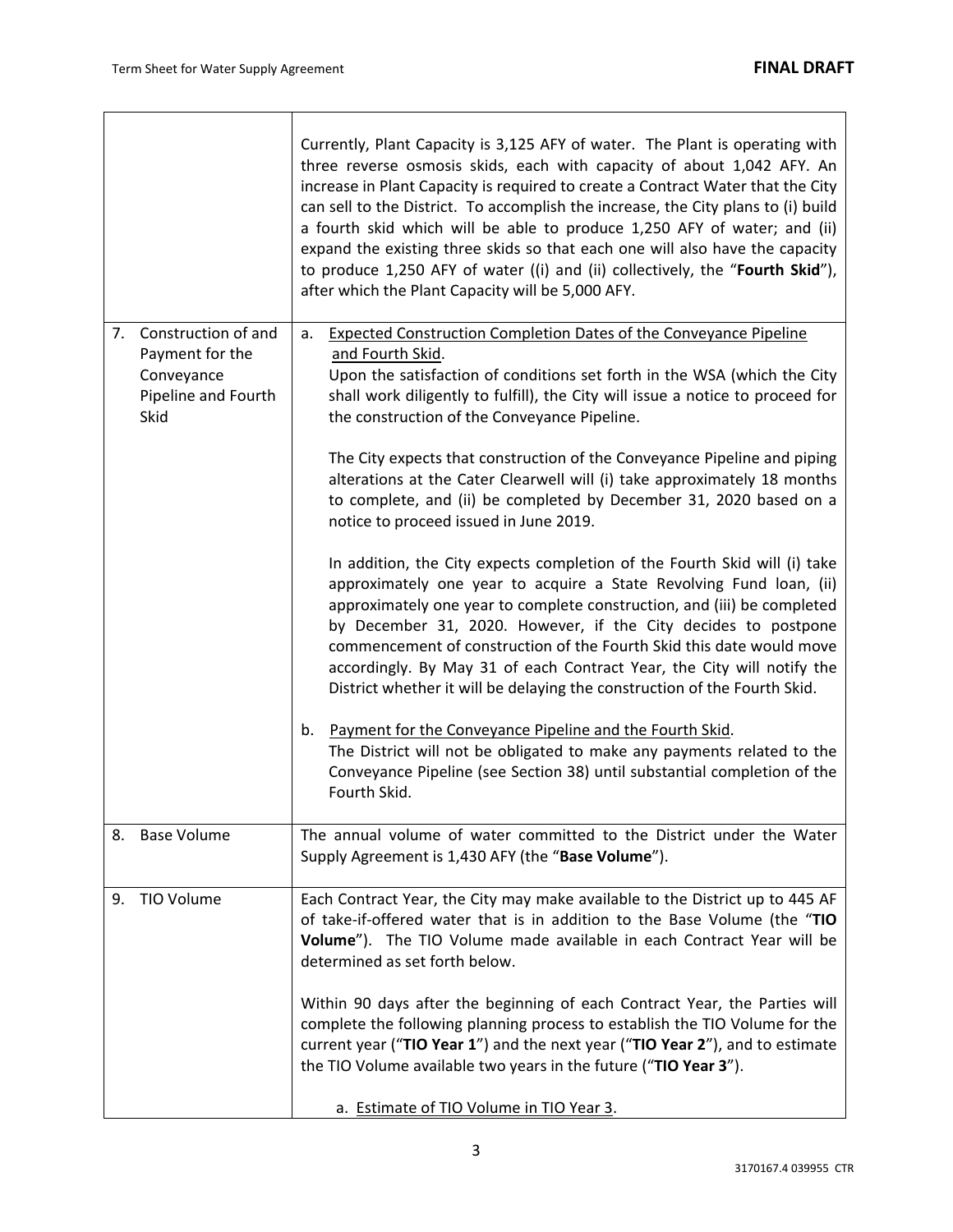|                                          | The City shall provide the District a written estimate of the TIO<br>Volume that the City will make available to the District in TIO<br>Year 3. This estimate is only being prepared to assist the District<br>in its water planning efforts. The City has the right to adjust its<br>estimate at any time until the TIO Volume becomes fixed the<br>following year pursuant to the procedures set forth in<br>subdivision b. below.<br>b. Establishing TIO Volume in TIO Year 2.<br>To establish the TIO Volume in TIO Year 2:<br>(i) The City shall inform the District of the TIO Volume<br>(up to 445 AF) that the City will make available in TIO<br>Year 2 (the "TIO Amount"). The TIO Amount may differ |
|------------------------------------------|----------------------------------------------------------------------------------------------------------------------------------------------------------------------------------------------------------------------------------------------------------------------------------------------------------------------------------------------------------------------------------------------------------------------------------------------------------------------------------------------------------------------------------------------------------------------------------------------------------------------------------------------------------------------------------------------------------------|
|                                          | from the City estimate provided to the District the<br>previous year in accordance with subdivision a. above.                                                                                                                                                                                                                                                                                                                                                                                                                                                                                                                                                                                                  |
|                                          | (ii) The District is not required to accept the entire TIO<br>Amount offered by the City, but may not accept less<br>than 50% of the offered amount. Once the District<br>informs the City of the acceptance amount, the TIO<br>Volume in TIO Year 2 will be fixed and may not be<br>adjusted.                                                                                                                                                                                                                                                                                                                                                                                                                 |
|                                          | c. TIO Volume in TIO Year 1 is Fixed.<br>The TIO Volume in TIO Year 1 will have already been established<br>the previous year pursuant to the procedures set forth in<br>subdivision b. above and may not be adjusted.                                                                                                                                                                                                                                                                                                                                                                                                                                                                                         |
|                                          | "Contract Year" means a year or partial year ending June 30.                                                                                                                                                                                                                                                                                                                                                                                                                                                                                                                                                                                                                                                   |
| 10. Total Annual Water<br>Commitment     | "Total Annual Water Commitment" means the annual amount of water that<br>the District is required to take and the City is required to deliver to the<br>District each Contract Year.  The Total Annual Water Commitment for any<br>Contract Year is equal to: (i) the Base Volume, and (ii) the TIO Volume for<br>such Contract Year.                                                                                                                                                                                                                                                                                                                                                                          |
|                                          | The Total Annual Water Commitment is subject to Conveyance Loss (see<br>Section 17).                                                                                                                                                                                                                                                                                                                                                                                                                                                                                                                                                                                                                           |
| 11. Commencement of<br><b>Deliveries</b> | The City will begin delivering water pursuant to the WSA on January 1, 2021<br>or the date substantial completion of the Conveyance Pipeline<br>(the<br>"Commencement of Deliveries"), whichever is later.                                                                                                                                                                                                                                                                                                                                                                                                                                                                                                     |
| 12. Governing<br>Principles              | The Parties agree to the following governing principles:                                                                                                                                                                                                                                                                                                                                                                                                                                                                                                                                                                                                                                                       |
|                                          | The City shall own and operate the Plant and the Conveyance Pipeline.<br>a.<br>The WSA does not convey any ownership interest in either the Plant of<br>the Conveyance Pipeline to the District.                                                                                                                                                                                                                                                                                                                                                                                                                                                                                                               |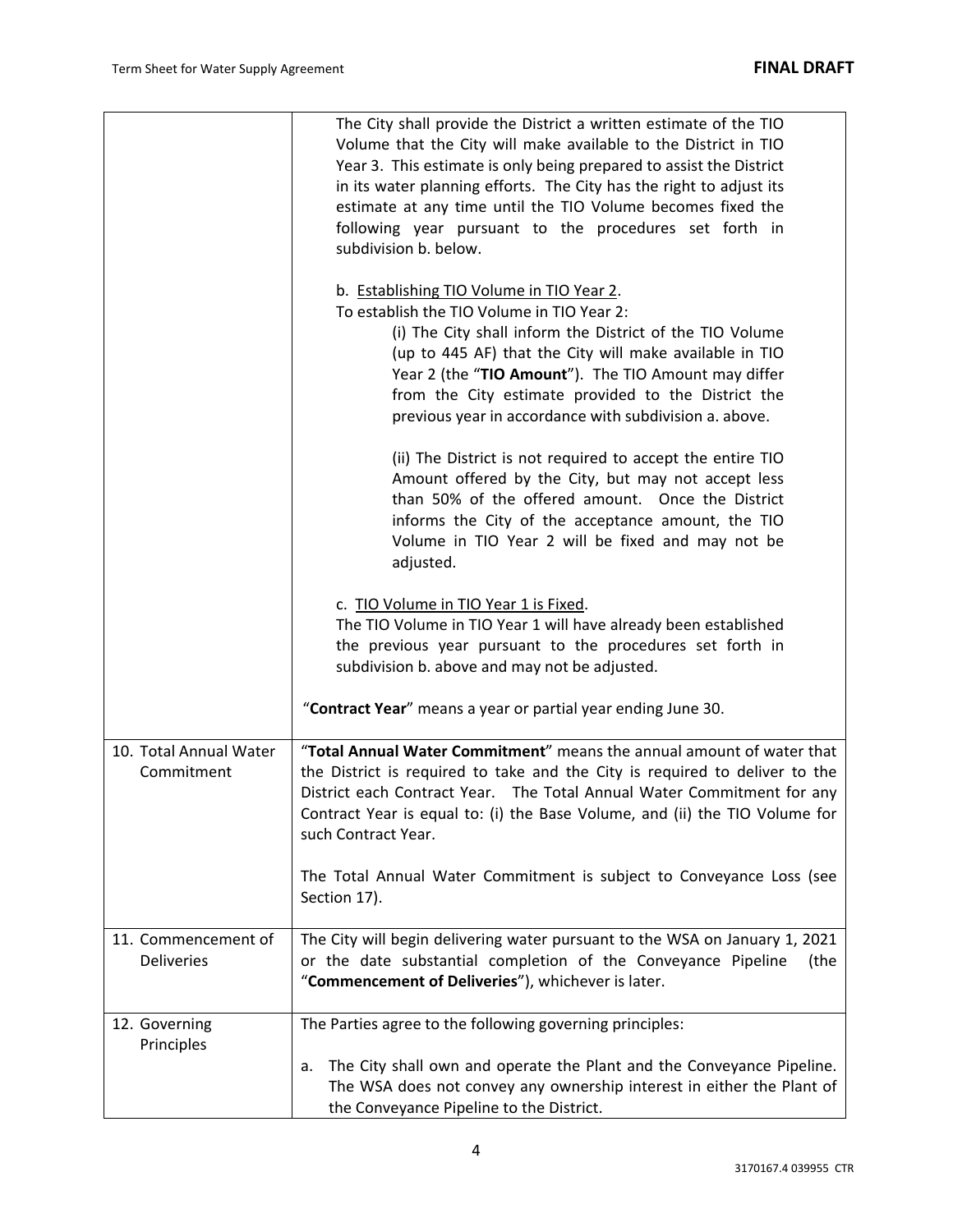| b. | The District is purchasing a wholesale supply of water made available by<br>the City. In exchange for a reliable water supply, the District agrees to<br>pay for the Total Annual Water Commitment even if hydrological<br>conditions make the Total Annual Water Commitment surplus to the<br>District's needs. The price for the Total Annual Water Commitment                                                                                                                                                                                   |
|----|----------------------------------------------------------------------------------------------------------------------------------------------------------------------------------------------------------------------------------------------------------------------------------------------------------------------------------------------------------------------------------------------------------------------------------------------------------------------------------------------------------------------------------------------------|
|    | includes a portion of the Plant's fixed and variable costs. The Base<br>Volume also includes additional payments in consideration of the City's<br>investments and risks described in subdivisions c. and d. of this Section<br>below. In addition, the District shall pay a ratable portion of potential<br>increases in Plant costs that may result from future Capital Modifications<br>or operating cost increases required in response to uncontrollable<br>circumstances as defined in the DBO Contract, including future changes<br>in law. |

- c. In consideration for the District's agreement to the above‐described costs, the City will provide the District a reliable water supply. For the term of the WSA, the City will (i) deliver the Total Annual Water Commitment to the District, and (ii) reasonably manage its potable water supplies, including the Plant, such that the Contract Water is available to meet the City's delivery obligations under the WSA. The City's annual water supply commitment under the WSA will be subject to Production Uncontrollable Events, District Uncontrollable Events, and Critical Water Emergencies, all as defined in the WSA. The City's monthly water supply commitment will also be subject to production interruptions at the Plant due to permitted downtime for scheduled maintenance, repairs and replacements. However, such production interruptions will not reduce the City's obligation to deliver the Total Annual Water Commitment.
- d. The Parties acknowledge and recognize the City's unique contribution to the WSA as owner of the Plant. The City has borne expenses, including permitting and maintenance costs of the Plant, dating back as early as 1995; and is providing the Plant site, intake and outfall facilities, and other physical assets necessary for Plant operations.
- e. For operational convenience of the City's potable water system, the City shall have the right to supply the Total Annual Water Commitment from the City's potable water supply system as a whole. However, because the Contract Water is made available by the Plant the City will, using good industry practice, maintain the Plant's ability to produce the Contract Water, including to promptly resume water production in event of a shut‐down.
- f. The WSA will be subject to the implied covenant of good faith and fair dealing.
- g. The Parties seek to finalize, approve and execute a binding WSA as soon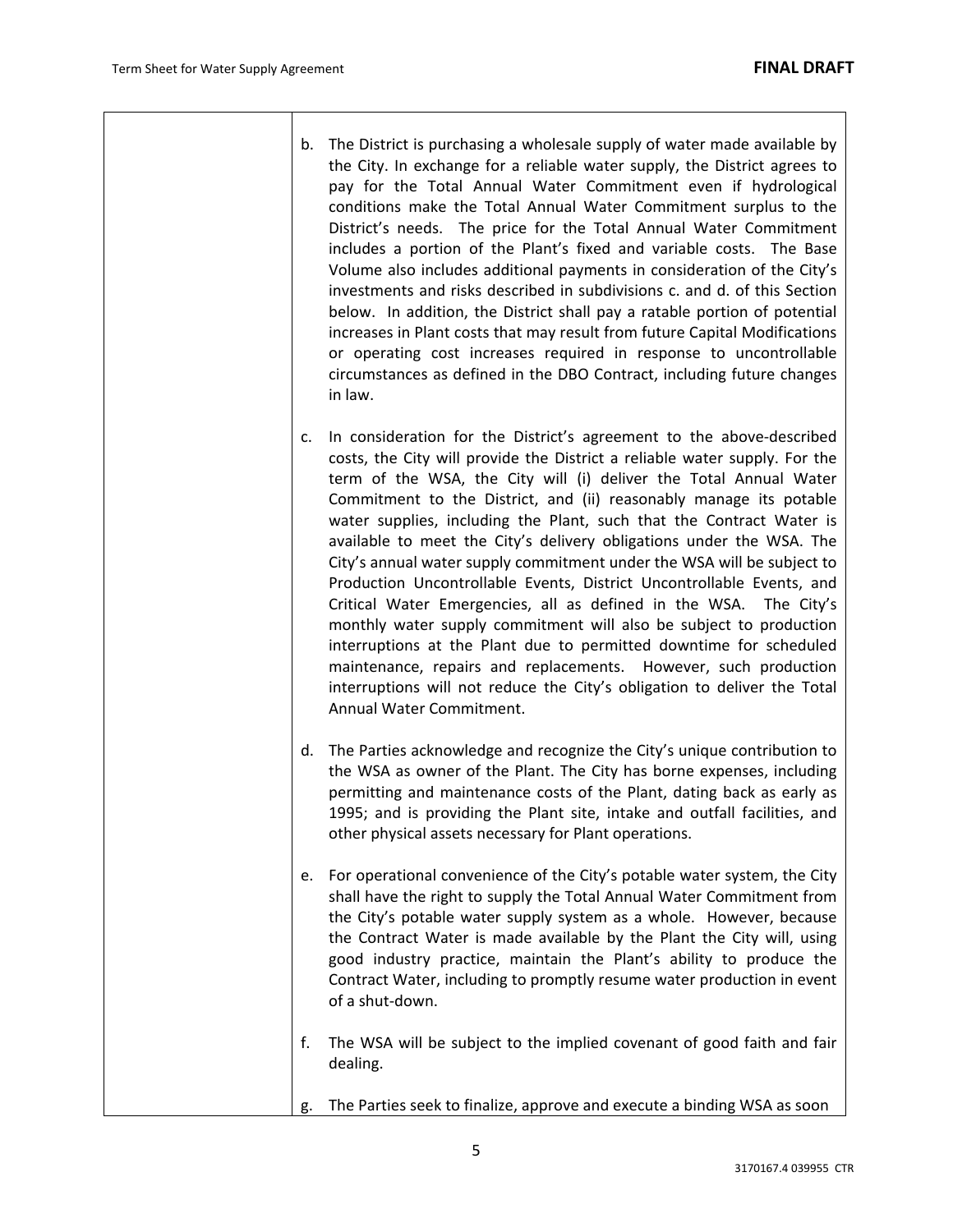| as possible with a target execution date of June 30. 2019. |  |
|------------------------------------------------------------|--|
|                                                            |  |

# **SUPPLY OF WATER AND OPERATION OF THE PLANT BY THE CITY**

| 13. Delivery of Water | Water will be delivered to the District at the Delivery Point.                                                                                                                                                                                                                                                                                                                                                                                                                                                                                                                                                                                                                                                                              |
|-----------------------|---------------------------------------------------------------------------------------------------------------------------------------------------------------------------------------------------------------------------------------------------------------------------------------------------------------------------------------------------------------------------------------------------------------------------------------------------------------------------------------------------------------------------------------------------------------------------------------------------------------------------------------------------------------------------------------------------------------------------------------------|
|                       | Annual Volume<br>a.<br>Each year, the City is required to deliver the Total Annual Water<br>Commitment to the District. If the District accepts less than the Total<br>Annual Water Commitment, the District will not have the right to carry<br>over the unused amount except as authorized in connection with a<br>District Uncontrollable Event (see Section 22).                                                                                                                                                                                                                                                                                                                                                                        |
|                       | The WSA will set forth provisions regarding the Parties' rights to cure<br>water delivery or acceptance shortfalls within the same Contract Year.                                                                                                                                                                                                                                                                                                                                                                                                                                                                                                                                                                                           |
|                       | <b>Monthly Volume</b><br>b.<br>The Total Annual Water Commitment will be delivered in equal amounts<br>each month unless the Parties agree otherwise for a particular year (the<br>"Monthly Volume"). The City will use reasonable efforts to<br>accommodate the District's requests for modifications to the Monthly<br>Volume, provided that the requests are reasonable and timely.<br>Consistent with the City's right to manage its supplies and deliver water<br>from any source, temporary shutdowns, delivery deficiencies, and other<br>operational interruptions affecting the Plant that are not the result of a<br>circumstance described in paragraph e. of this section will not be a basis<br>for reducing a monthly volume. |
|                       | Daily Volume<br>c.<br>The WSA will set forth provisions for the scheduling of Daily Volumes.                                                                                                                                                                                                                                                                                                                                                                                                                                                                                                                                                                                                                                                |
|                       | Measurement<br>d.<br>Deliveries will be measured at the Delivery Point.                                                                                                                                                                                                                                                                                                                                                                                                                                                                                                                                                                                                                                                                     |
|                       | Limitations<br>e.<br>The City's obligation to deliver the Total Annual Water Commitment will<br>be subject to Production Uncontrollable Events, District Uncontrollable<br>Events, and Critical Water Emergencies, all as defined in the WSA.                                                                                                                                                                                                                                                                                                                                                                                                                                                                                               |
|                       | The City's monthly water delivery commitment is also subject to<br>production interruptions at the Plant due to permitted downtime for<br>scheduled maintenance, repairs and replacements.<br>However, such<br>production interruptions will not reduce the City's obligation to deliver<br>the Total Annual Water Commitment.                                                                                                                                                                                                                                                                                                                                                                                                              |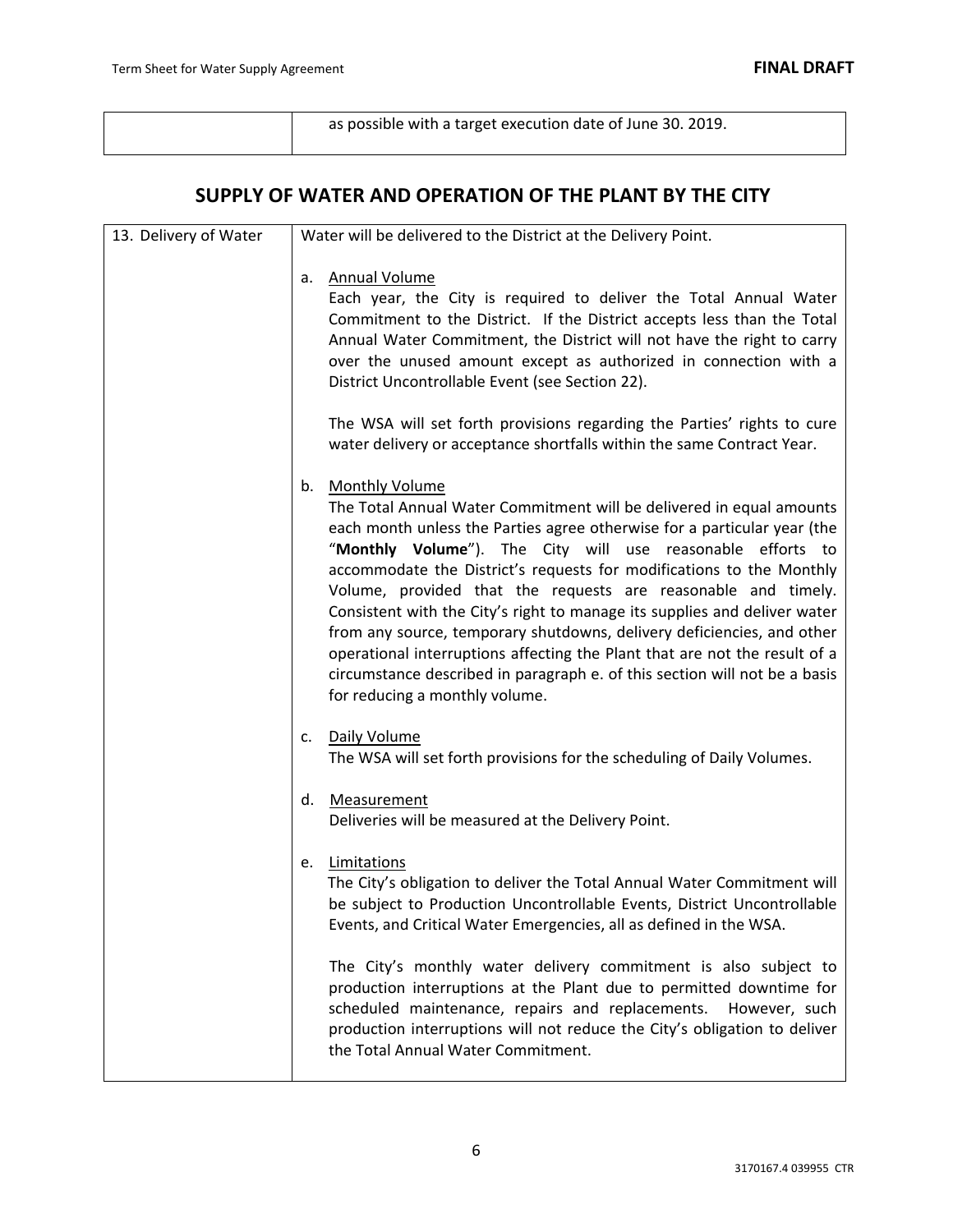| 14. Water Quality                                                       | Water delivered to the District must meet all state and federal primary water<br>quality requirements at the Delivery Point.                                                                                                                                                                                                                                                                                                                                                                                                                                                                                                                                                                                                                                                                                                                                                                                                                                                                                                                                                                                                                                                                                                                                                                                                                         |
|-------------------------------------------------------------------------|------------------------------------------------------------------------------------------------------------------------------------------------------------------------------------------------------------------------------------------------------------------------------------------------------------------------------------------------------------------------------------------------------------------------------------------------------------------------------------------------------------------------------------------------------------------------------------------------------------------------------------------------------------------------------------------------------------------------------------------------------------------------------------------------------------------------------------------------------------------------------------------------------------------------------------------------------------------------------------------------------------------------------------------------------------------------------------------------------------------------------------------------------------------------------------------------------------------------------------------------------------------------------------------------------------------------------------------------------|
| 15. Source of Water                                                     | The City shall have the right to deliver the Total Annual Water Commitment<br>of water to the Delivery Point from any source as it determines in its sole<br>discretion.                                                                                                                                                                                                                                                                                                                                                                                                                                                                                                                                                                                                                                                                                                                                                                                                                                                                                                                                                                                                                                                                                                                                                                             |
| 16. Delivery Point                                                      | The Delivery Point will be an existing metering point on the South Coast<br>Conduit immediately downstream from the Cater Water Treatment Plant, or<br>such other point as agreed by the Parties.                                                                                                                                                                                                                                                                                                                                                                                                                                                                                                                                                                                                                                                                                                                                                                                                                                                                                                                                                                                                                                                                                                                                                    |
| 17. Conveyance Loss                                                     | Conveyance Loss from the Plant to the Delivery Point is fixed at 1.5% of the<br><b>Total Annual Water Commitment.</b>                                                                                                                                                                                                                                                                                                                                                                                                                                                                                                                                                                                                                                                                                                                                                                                                                                                                                                                                                                                                                                                                                                                                                                                                                                |
|                                                                         | The Parties acknowledge that there will be conveyance losses (the "South<br>Coast Conduit Conveyance Losses") from the Delivery Point to the point of<br>withdrawal from the South Coast Conduit by the District. The South Coast<br>Conduit Conveyance Losses are for the District's account and outside the<br>scope of the WSA.                                                                                                                                                                                                                                                                                                                                                                                                                                                                                                                                                                                                                                                                                                                                                                                                                                                                                                                                                                                                                   |
| 18. Maintenance of the<br>Plant as a Source of<br><b>Contract Water</b> | The Plant is the source of Contract Water in the amount equivalent to the<br>Base Volume, plus any TIO Volume. The City will operate and maintain the<br>Plant during the term of the WSA; provided, however, that after the 25th<br>year of the WSA, the City may replace the Plant with another water<br>production facility or source that (i) has a water production reliability greater<br>than or equal to the Plant and (ii) has a cost to the District that is less than or<br>equal to the costs under the WSA as if the Plant continued to operate for the<br>remainder of the WSA term. The replacement facility or source will be a<br>new facility or source that excludes the City's Non-Plant Core Water Supplies<br>(see Section 23). If the City intends to exercise its right to replace the Plant,<br>it will give at least two years notice to the District. Upon delivery of the<br>notice, the City and District will negotiate in good faith for amendments to<br>the WSA that provide equivalent financial and water supply terms with<br>respect to the new facility or source as are provided with respect to the<br>If the City and District are not able to reach agreement on<br>Plant.<br>amendments to the WSA within one year from the date of the notice, either<br>the City or the District may terminate the WSA. |
| 19. Plant Operating<br>Mode                                             | The operation of the Plant at each point in time throughout the Term of the<br>WSA will be categorized as one of the following Plant Operating Modes:<br><b>Base Operating Mode</b><br>a.<br>When the City orders the Plant to be operated at a production capacity<br>of at least 1,430 AFY.                                                                                                                                                                                                                                                                                                                                                                                                                                                                                                                                                                                                                                                                                                                                                                                                                                                                                                                                                                                                                                                        |
|                                                                         | <b>Curtailment Operating Mode</b><br>b.<br>When the City orders the Plant to be operated at a production capacity                                                                                                                                                                                                                                                                                                                                                                                                                                                                                                                                                                                                                                                                                                                                                                                                                                                                                                                                                                                                                                                                                                                                                                                                                                    |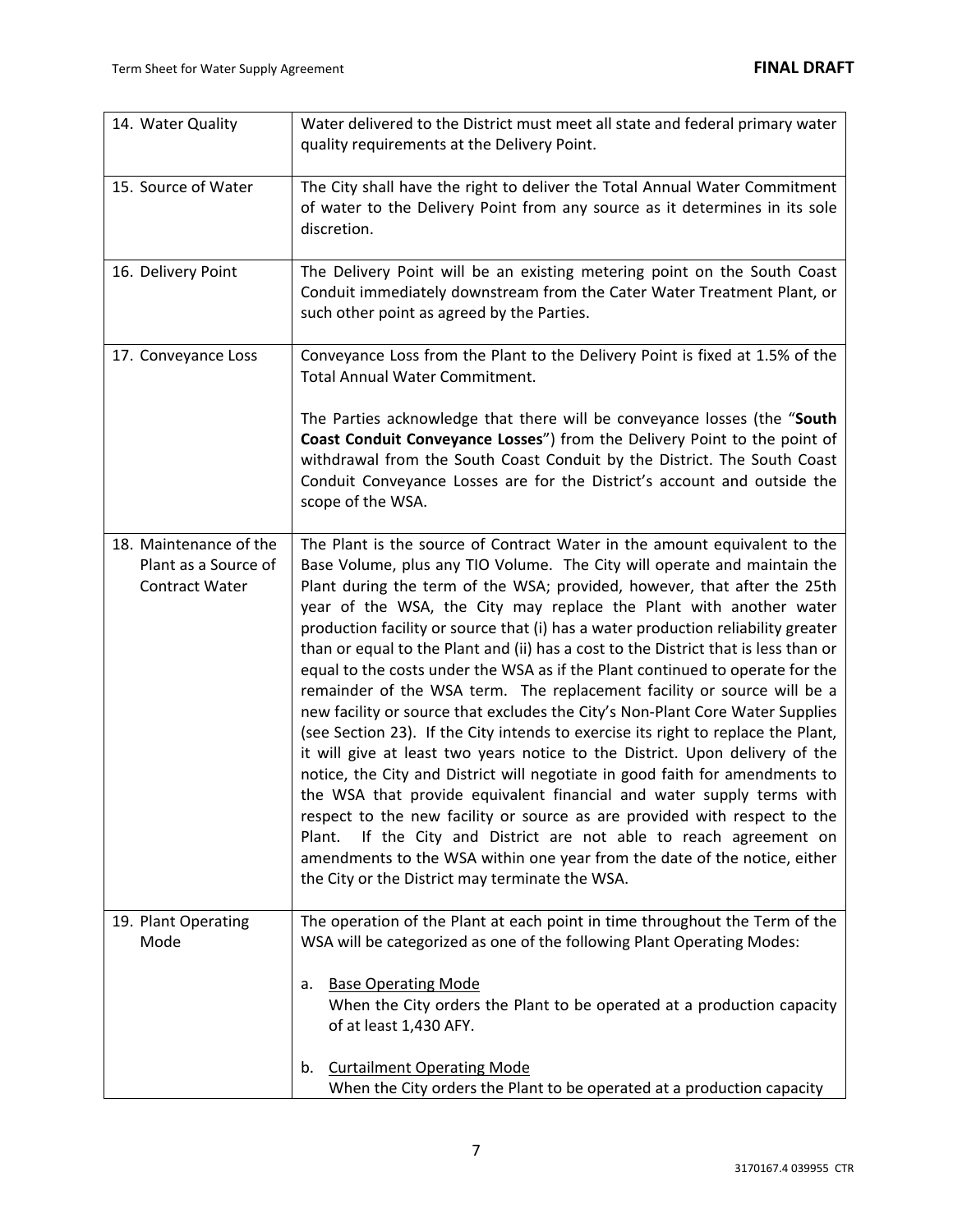|                                           | less than 1,430 AFY.                                                                                                                                                                                                                                                                                                                                                                                                                                                                                                                                                                                                                                                                           |
|-------------------------------------------|------------------------------------------------------------------------------------------------------------------------------------------------------------------------------------------------------------------------------------------------------------------------------------------------------------------------------------------------------------------------------------------------------------------------------------------------------------------------------------------------------------------------------------------------------------------------------------------------------------------------------------------------------------------------------------------------|
| 20. Notification of<br>District           | The City shall notify the District of each change in Plant Operating Mode. The<br>Plant Operating Mode shall be determined at the City's sole discretion.                                                                                                                                                                                                                                                                                                                                                                                                                                                                                                                                      |
| 21. Production<br>Uncontrollable<br>Event | Uncontrollable<br>Production<br>Event<br>A<br>means:<br>(i) an<br>uncontrollable<br>circumstance event affecting the Plant as defined in the DBO Contract; (ii) a<br>failure by the DBO Contractor to produce desalinated water in accordance<br>with the DBO Contract; or (iii) damage to the Conveyance Pipeline as a result<br>of a force majeure event.                                                                                                                                                                                                                                                                                                                                    |
|                                           | "DBO Contractor" means IDE Americas or such other third-party contractor<br>as may be engaged by the City to operate the Plant. 'DBO Contractor' does<br>not include the City if it has chosen to self-perform Plant operations.                                                                                                                                                                                                                                                                                                                                                                                                                                                               |
|                                           | During a Production Uncontrollable Event, the City will use reasonable<br>efforts to minimize the adverse impact of the event on the production of<br>water at the Plant including the potential delivery of water in a subsequent<br>month. The District will use reasonable efforts to accept water in a<br>subsequent month.                                                                                                                                                                                                                                                                                                                                                                |
|                                           | <b>Effect of a Production Uncontrollable Event during Base Operating</b><br>a.<br>Mode.                                                                                                                                                                                                                                                                                                                                                                                                                                                                                                                                                                                                        |
|                                           | 1. During a Production Uncontrollable Event caused by damage to the<br>Conveyance Pipeline, the City will be relieved of its obligation to deliver<br>The City will use reasonable efforts to<br>water to the District.<br>expeditiously repair the Conveyance Pipeline.                                                                                                                                                                                                                                                                                                                                                                                                                       |
|                                           | 2. During a Production Uncontrollable Event that causes a full shutdown<br>of the Plant, the City will be relieved of its obligation to deliver water to<br>the District.                                                                                                                                                                                                                                                                                                                                                                                                                                                                                                                      |
|                                           | 3. This subparagraph 3 will apply only after completion of the Fourth<br>Skid. During a Production Uncontrollable Event that results in a<br>reduction in the amount of water produced by the Plant, the City's<br>delivery obligation will be based on a fraction of Total Annual Water<br>Commitment divided by the Plant Capacity times the daily production of<br>the Plant during the event. (For example: if the TAWC is 1,500 AFY and<br>the Plant Capacity is 5,000 AFY at the time of the uncontrollable event,<br>the fraction is 1,500/5,000; if the TAWC is 1,500 and the Plant Capacity is<br>7,500 AFY at the time of the uncontrollable event, the fraction is<br>1,500/7,500). |
|                                           | 4. This subparagraph 4 will apply only before completion of the Fourth<br>Skid. During a Production Uncontrollable Event that results in a<br>reduction in the amount of water produced by the Plant, the City will not<br>be relieved of its obligation to deliver Contract Water.                                                                                                                                                                                                                                                                                                                                                                                                            |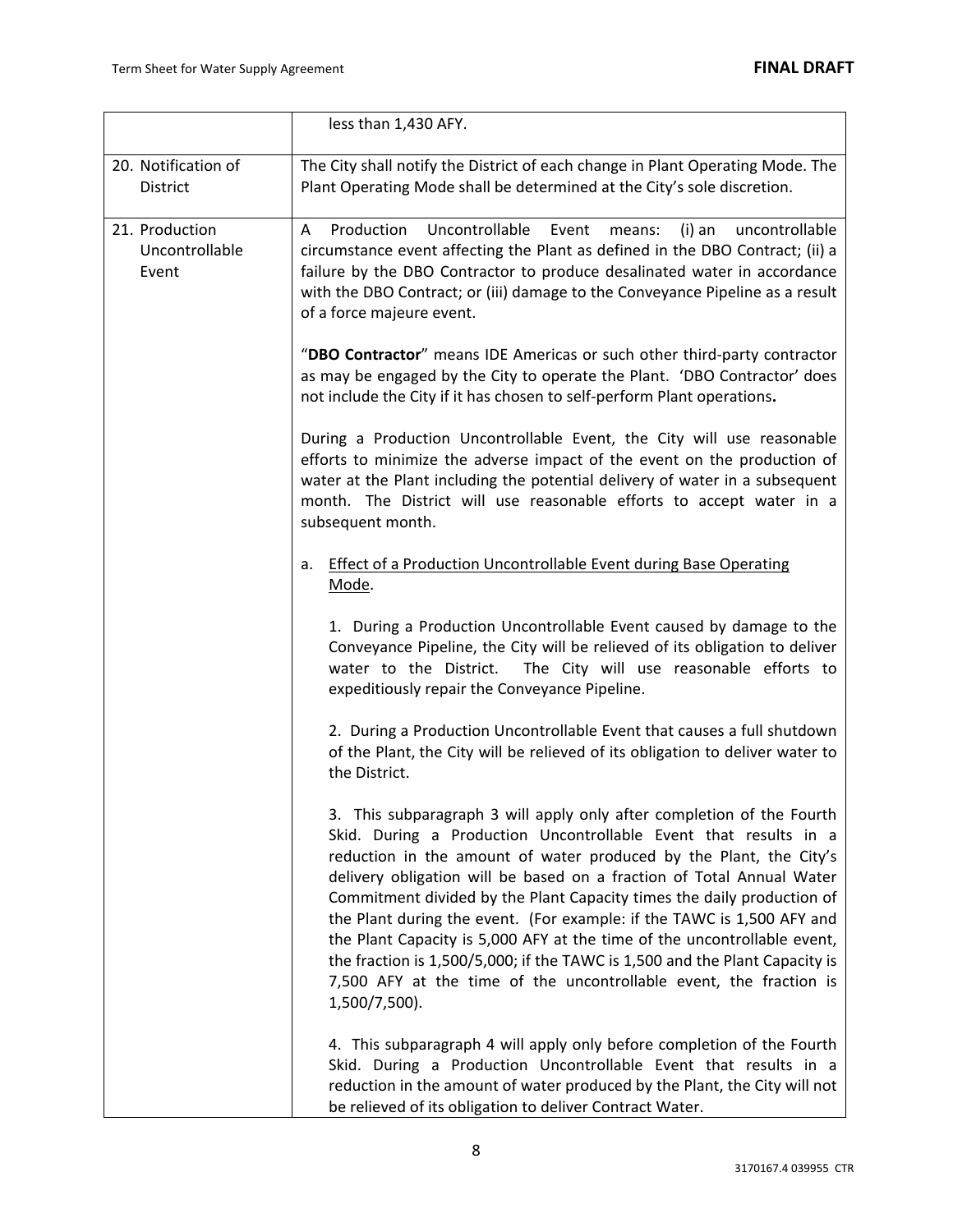|                                         | b. Curtailment Operating Mode.<br>Production Uncontrollable Events do not apply when the Plant is in<br><b>Curtailment Operating Mode.</b>                                                                                                                                                                                                                                                                                                                                                                                                                                                                                                               |
|-----------------------------------------|----------------------------------------------------------------------------------------------------------------------------------------------------------------------------------------------------------------------------------------------------------------------------------------------------------------------------------------------------------------------------------------------------------------------------------------------------------------------------------------------------------------------------------------------------------------------------------------------------------------------------------------------------------|
|                                         | <b>DBO Contractor Fault</b><br>c.<br>In the event of a failure by the DBO contractor to produce desalinated<br>water in accordance with the DBO Contract, the City may be entitled to<br>receive damages from the DBO contractor. The City shall have sole<br>discretion to determine whether and how to pursue collection of<br>damages in such event. The City and the District will share the directly<br>allocable pursuit costs, and the directly allocable damages actually<br>received from the DBO contractor, in proportion to the Total Annual<br>Water Commitment and Plant Capacity as of the date of the alleged non-<br>delivery of water. |
|                                         | During a Production Uncontrollable Event, the District will pay (i) the fixed<br>cost components of the Monthly Water Purchase Price, and (ii) the variable<br>cost components of the Monthly Water Purchase Price for water that is<br>delivered. Further, if the Production Uncontrollable Event results in a price<br>increase to the City under the DBO Contract, the District will bear its<br>proportionate share of that increase.                                                                                                                                                                                                                |
| 22. District<br>Uncontrollable<br>Event | A District Uncontrollable Event means an event that causes the District to be<br>unable to accept water from the City at the Delivery Point for any reason<br>(including as a result of a force majeure event affecting the District's water<br>distribution system or the South Coast Conduit, but not including a voluntary<br>decision by the District not to accept water).                                                                                                                                                                                                                                                                          |
|                                         | During a District Uncontrollable Event:                                                                                                                                                                                                                                                                                                                                                                                                                                                                                                                                                                                                                  |
|                                         | The District will be relieved of its obligation to receive deliveries and the<br>a.<br>City will be relieved of its obligation to deliver water by the amount of<br>water that the District is unable to accept because of the event.<br>However, the District's obligation to make payments for fixed cost<br>components of the Monthly Water Purchase Price will not be reduced.                                                                                                                                                                                                                                                                       |
|                                         | If the City uses the water from the Plant that would have been delivered<br>b.<br>to the District during the District Uncontrollable Event, then the City will<br>use reasonable efforts, at the City's option, to (i) deliver an equivalent<br>amount of water to the District at the Delivery Point over the next 12<br>months, or (ii) immediately deem the amount to be District Banked<br>Water (defined below). If the City chooses to make monthly deliveries,<br>any such water that the City is unable to deliver to the District over this<br>12 month period will be deemed District Banked Water.                                            |
|                                         | "Uses the water" means that the water is (i) actually used by the City for<br>c.<br>consumptive uses in its service territory and reduces the City's draw                                                                                                                                                                                                                                                                                                                                                                                                                                                                                                |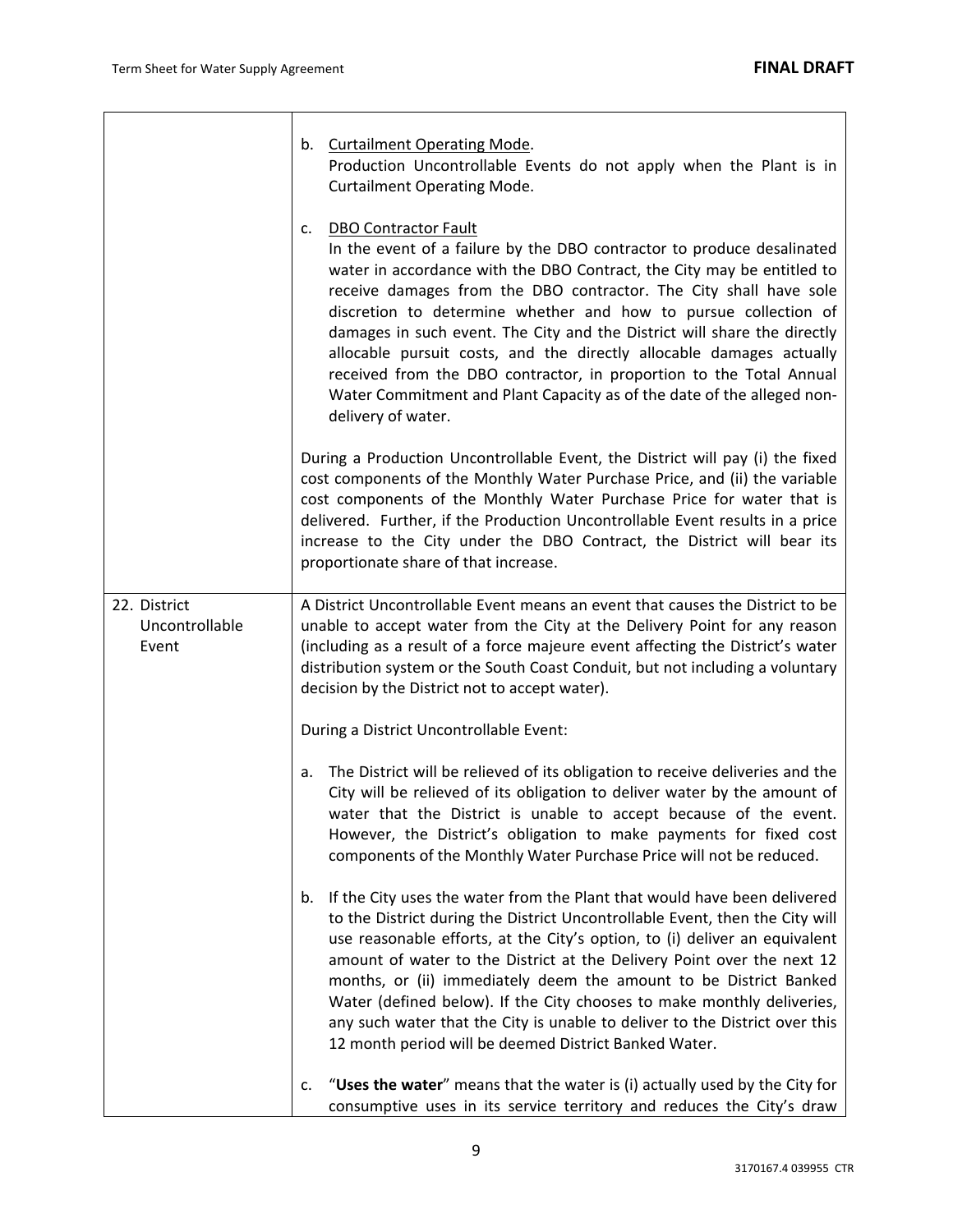|                                                                                                                        | from Lake Cachuma or other sources, or (ii) sold to as surplus to a third<br>party outside of the City's service territory.                                                                                                                                                                                                                                                                                                                                                                                                                                                                                                                                                                                                                                                                                                                                                                                          |
|------------------------------------------------------------------------------------------------------------------------|----------------------------------------------------------------------------------------------------------------------------------------------------------------------------------------------------------------------------------------------------------------------------------------------------------------------------------------------------------------------------------------------------------------------------------------------------------------------------------------------------------------------------------------------------------------------------------------------------------------------------------------------------------------------------------------------------------------------------------------------------------------------------------------------------------------------------------------------------------------------------------------------------------------------|
|                                                                                                                        | "District Banked Water" means water deemed to be delivered to the<br>d.<br>District through a debiting of the City's balance of Lake Cachuma water<br>(or such other location as may be mutually agreed) and a crediting of the<br>District's balance of Lake Cachuma water.                                                                                                                                                                                                                                                                                                                                                                                                                                                                                                                                                                                                                                         |
|                                                                                                                        | e. District Banked Water will be deemed to be the District's water and will<br>be subject to all conveyance restrictions, losses, and costs applicable to<br>District-owned water at Lake Cachuma (or such other location as may be<br>mutually agreed).                                                                                                                                                                                                                                                                                                                                                                                                                                                                                                                                                                                                                                                             |
|                                                                                                                        | f.<br>District will pay all costs associated with the storage and conveyance of<br>the District Banked Water.                                                                                                                                                                                                                                                                                                                                                                                                                                                                                                                                                                                                                                                                                                                                                                                                        |
|                                                                                                                        | Upon delivery of water pursuant to paragraph b., above, or delivery of<br>g.<br>District Banked Water, the District will pay the variable production costs<br>attributable to that water.                                                                                                                                                                                                                                                                                                                                                                                                                                                                                                                                                                                                                                                                                                                            |
| 23. Force Majeure or<br>Uncontrollable<br><b>Events Affecting</b><br>City's Non-Plant<br>Core Water<br><b>Supplies</b> | Except as set forth in Section 24, the City shall not be relieved of its<br>obligation to deliver the Total Annual Water Commitment because of force<br>majeure or uncontrollable events affecting any of the City's Non-Plant Core<br>Water Supplies, including but not limited to, drought conditions, water<br>emergencies, or future reductions in the City's allocation of State Water<br>Project water or other supplies.                                                                                                                                                                                                                                                                                                                                                                                                                                                                                      |
|                                                                                                                        | "City's Non-Plant Core Water Supplies" means the City's core water supplies<br>other than water produced by the Plant. These water supplies include<br>groundwater, State Water Project water, Cachuma Project water, and water<br>from the City's water rights in the Santa Ynez River and its tributaries.                                                                                                                                                                                                                                                                                                                                                                                                                                                                                                                                                                                                         |
| 24. Critical Water<br>Emergency                                                                                        | 1. Water Asset Failure or Contamination.<br>The City will be excused from delivering the Total Annual Water<br>Commitment to the extent required to meet its Basic Public Health, Safety<br>and Sanitation Needs if:<br>(a) the Plant is being operated at its full capacity;<br>(b) except for water delivered to the District, water produced by the<br>Plant is not being sold to a third party outside of the City's service<br>territory;<br>(c) a breakage or failure of a water system asset or contamination of a<br>City water supply prevents or impedes delivery of water to the City;<br>and<br>(d) as a result of such breakage or failure, the City is unable to meet its<br>Basic Public Health, Safety and Sanitation Needs using (i) the City's Core<br>Water Supplies, and (ii) water produced by the Plant that is not<br>obligated to be delivered to fulfill the Total Annual Water Commitment. |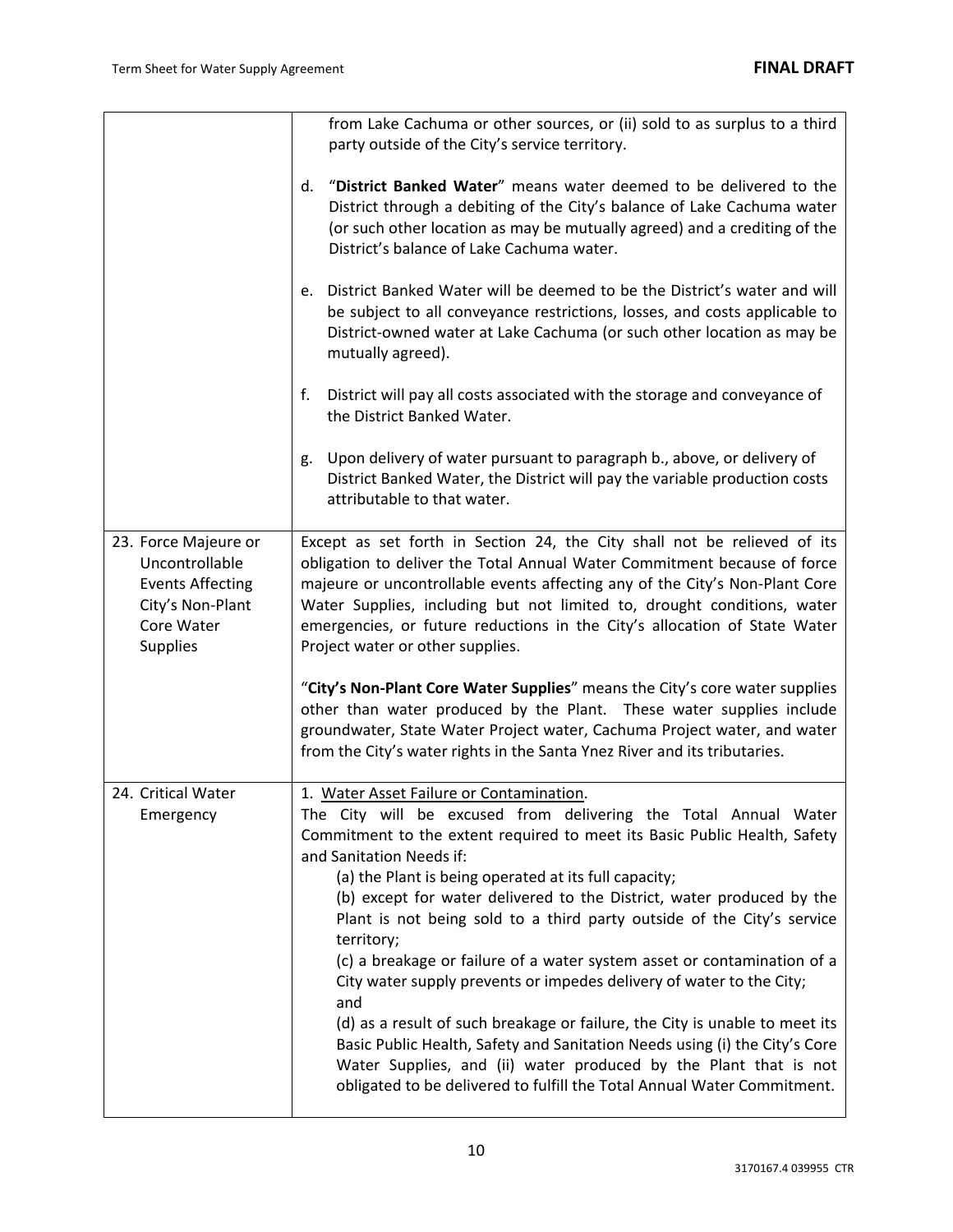| 2. Severe Drought.                                                                                                                                                                                                                                                                                                                                                                                                                                                                                                                                                                      |
|-----------------------------------------------------------------------------------------------------------------------------------------------------------------------------------------------------------------------------------------------------------------------------------------------------------------------------------------------------------------------------------------------------------------------------------------------------------------------------------------------------------------------------------------------------------------------------------------|
| The City's obligation to deliver the Total Annual Water Commitment during a<br>severe drought will only be excused if:                                                                                                                                                                                                                                                                                                                                                                                                                                                                  |
| (a) the Plant has a capacity of at least 7,500 AFY;                                                                                                                                                                                                                                                                                                                                                                                                                                                                                                                                     |
| (b) the Plant is being operated at its full capacity;                                                                                                                                                                                                                                                                                                                                                                                                                                                                                                                                   |
| (c) except for water delivered to the District, water produced by the<br>Plant is not being sold to a third party outside of the City's service<br>territory; and                                                                                                                                                                                                                                                                                                                                                                                                                       |
| (d) the City is unable to meet its Basic Public Health, Safety and<br>Sanitation Needs using (i) the City's Core Water Supplies, and (ii) water<br>produced by the Plant that is not obligated to be delivered to fulfill the<br><b>Total Annual Water Commitment.</b>                                                                                                                                                                                                                                                                                                                  |
| If the above conditions are met, the City will be excused from delivering the<br>Total Annual Water Commitment to the extent required to meet its Basic<br>Public Health, Safety and Sanitation Needs.                                                                                                                                                                                                                                                                                                                                                                                  |
| "Basic Public Health, Safety and Sanitation Needs" means the minimum<br>amount of water required to meet basic needs for (i) human consumption<br>and sanitation, and (ii) other critical services (such as fire protection,<br>hospitals, clinical care, schools, or industry needs for employment of<br>workers), as further defined in the WSA.                                                                                                                                                                                                                                      |
| During a period of (i) water asset failure or contamination, or (ii) severe<br>drought as described above (each, a "Critical Water Emergency"), the Plant<br>will be operated at its full capacity.                                                                                                                                                                                                                                                                                                                                                                                     |
| If both parties are unable to meet their respective Basic Public Health, Safety<br>and Sanitation Needs because of a Critical Water Emergency, the total<br>amount of water available to the City and the District (including core water<br>supplies and water produced by the Plant) will be evaluated when<br>determining the amount of the City's water delivery excuse. In such an<br>event, (i) residential customers of both parties will receive the same amount<br>of water per capita per day, and (ii) other critical service water demands will<br>be apportioned equitably. |
| During a Critical Water Emergency, the District will pay: (a) the fixed cost<br>components of the Monthly Water Purchase Price (see Section 26(2)), based<br>on the proportionate share of Plant water delivered to the District; and (b)<br>the variable cost components of the Monthly Water Purchase Price for water<br>that is delivered.                                                                                                                                                                                                                                           |

# **PAYMENTS BY THE DISTRICT**

| 25. Monthly Water     | 1. Components of Monthly Water Purchase Price.                         |
|-----------------------|------------------------------------------------------------------------|
| <b>Purchase Price</b> | From the Commencement of Deliveries and continuing through the Term of |
|                       | the WSA, the District shall make monthly payments (the "Monthly Water  |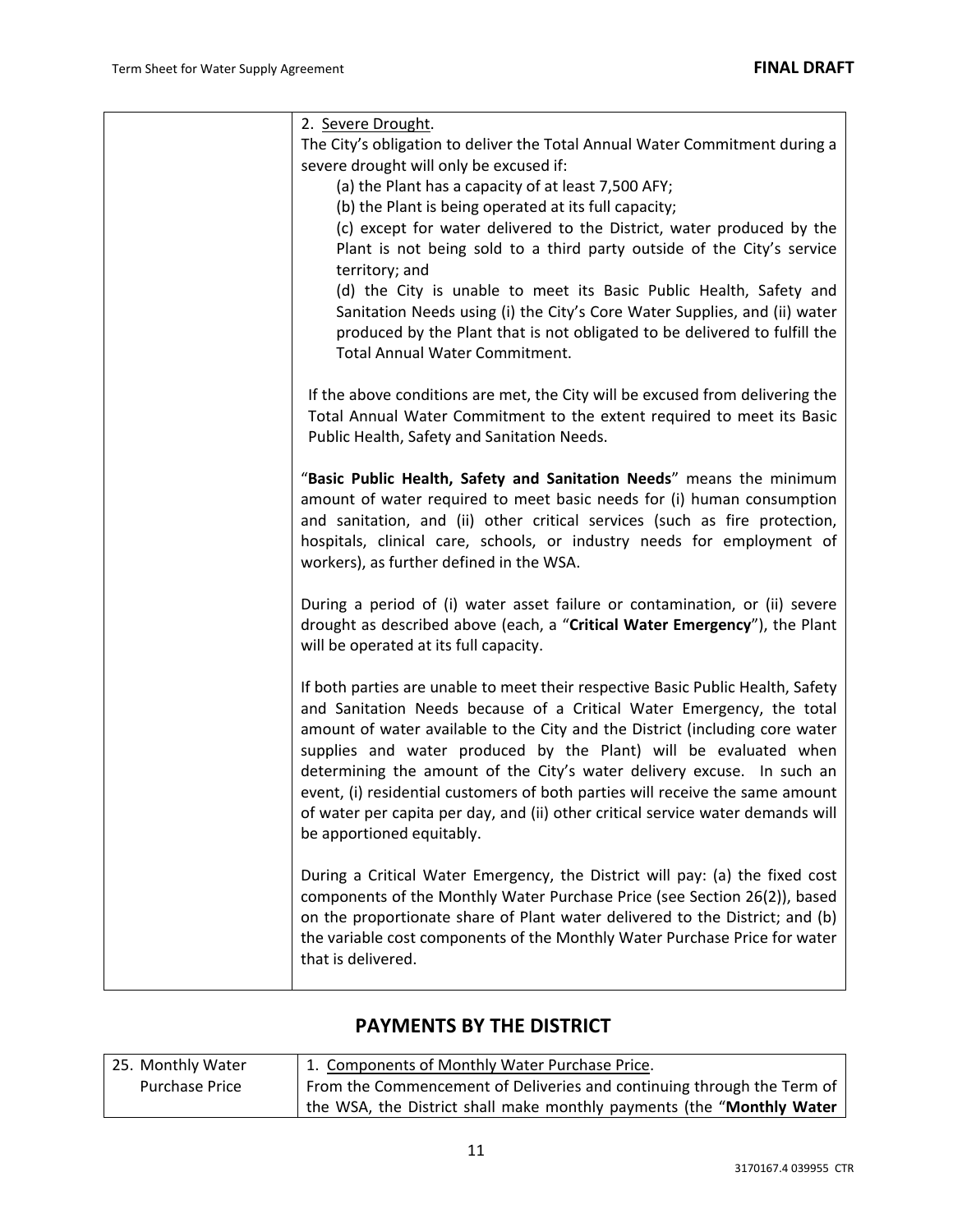|                            | Purchase Price") to the City equal to the sum of:                                                                                                                                                                                                                                                                                                                                                                                                                                                                                                                                                                                                     |
|----------------------------|-------------------------------------------------------------------------------------------------------------------------------------------------------------------------------------------------------------------------------------------------------------------------------------------------------------------------------------------------------------------------------------------------------------------------------------------------------------------------------------------------------------------------------------------------------------------------------------------------------------------------------------------------------|
|                            | a. The Water Supply Charge (which is made up of seven<br>subcomponents), as described in Section 26;                                                                                                                                                                                                                                                                                                                                                                                                                                                                                                                                                  |
|                            | b. The Debt Service Coverage Deposit Amount, as described in<br>Section 35;                                                                                                                                                                                                                                                                                                                                                                                                                                                                                                                                                                           |
|                            | c. The DSR Deposit Amount, as described in Section 36; and                                                                                                                                                                                                                                                                                                                                                                                                                                                                                                                                                                                            |
|                            | d. The Pay-As-You-Go Capital Amount, if any, as described in<br>Section 37.                                                                                                                                                                                                                                                                                                                                                                                                                                                                                                                                                                           |
|                            | 2. Fixed Cost Components of the Monthly Water Purchase Price.<br>Except as set forth in item 3 below, the Monthly Water Purchase Price is<br>paid in equal amounts each month during each Contract Year.                                                                                                                                                                                                                                                                                                                                                                                                                                              |
|                            | 3. Variable Cost Components of the Monthly Water Purchase Price.<br>The Variable O&M Charge Component (see Section 30) and the TIO<br>Payment (see Section 34), both of which are used to calculate the Water<br>Supply Charge, are the only parts of the Monthly Water Purchase Price<br>which will be calculated based on the amount of water delivered by the City<br>to the District.                                                                                                                                                                                                                                                             |
|                            | 4. Capital Charge Allocation Percent.<br>"Capital Charge Allocation Percent" is 28.6% (which is calculated by<br>dividing the Base Volume (1,430 AFY) by Plant Capacity after the Fourth Skid<br>is built (5,000 AFY)). However, if the City postpones construction of the<br>Fourth Skid, then following Commencement of Deliveries and during the<br>period of postponement until the Fourth Skid is substantially complete, the<br>Capital Charge Allocation Percent will be 45.8%. (1,430 AFY/3,125AF =<br>45.8%.) The Capital Charge Allocation Percent is used to calculate the<br>District's share of various costs associated with the Plant. |
| 26. Water Supply<br>Charge | The Water Supply Charge shall be calculated monthly as the sum of the<br>following components:                                                                                                                                                                                                                                                                                                                                                                                                                                                                                                                                                        |
|                            | The Plant Capital Charge Component, as described in Section<br>a.<br>27;                                                                                                                                                                                                                                                                                                                                                                                                                                                                                                                                                                              |
|                            | The Standby O&M Charge Component, as described in Section<br>b.<br>29;                                                                                                                                                                                                                                                                                                                                                                                                                                                                                                                                                                                |
|                            | The Variable O&M Charge Component, as described in Section<br>c.<br>30;                                                                                                                                                                                                                                                                                                                                                                                                                                                                                                                                                                               |
|                            | The Capital Maintenance Reserve Charge, as described in<br>d.<br>Section 31;                                                                                                                                                                                                                                                                                                                                                                                                                                                                                                                                                                          |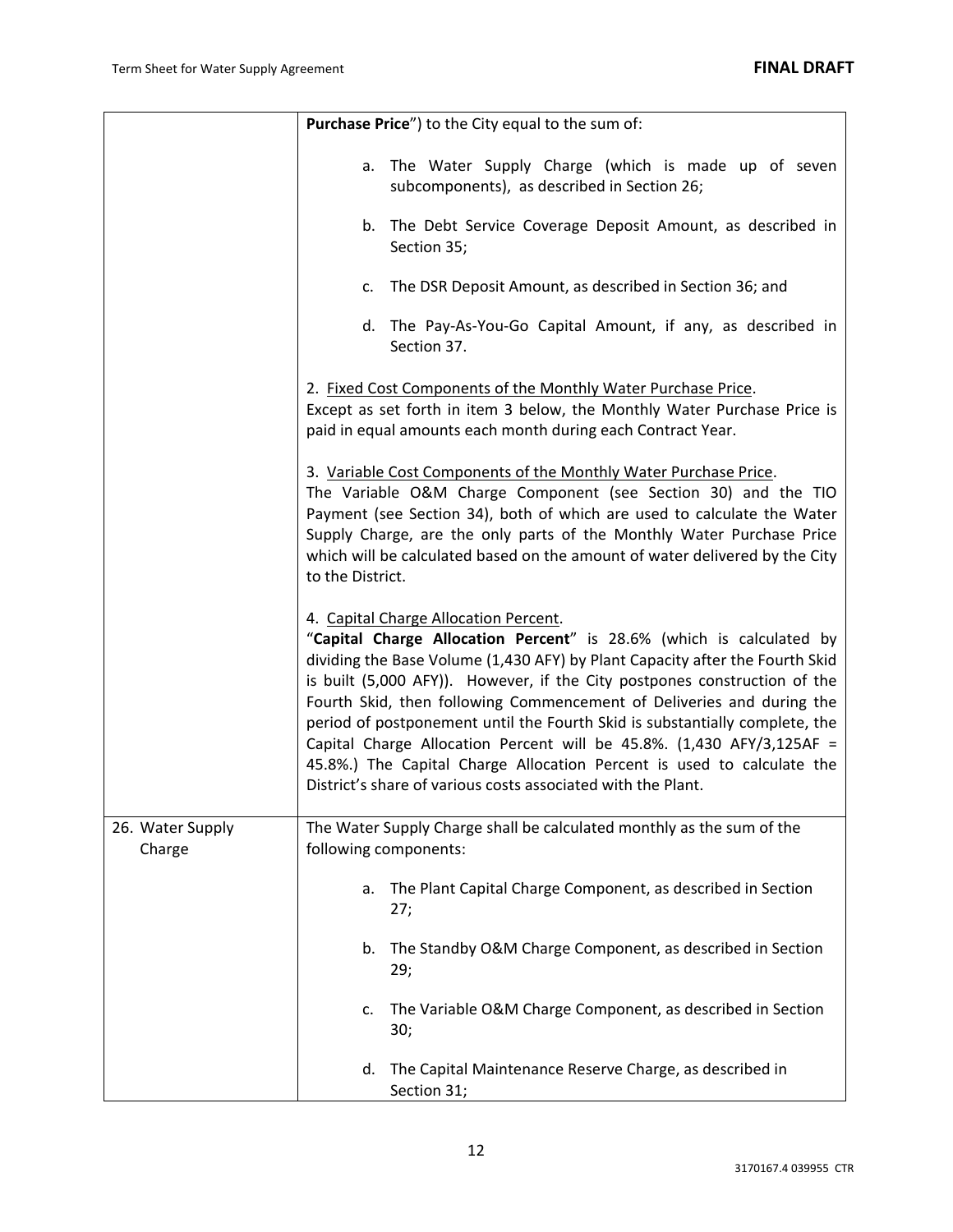|                                       | e. The Administrative Charge, as described in Section 32;                                                                                                                                                                                                                                                                                                                                                                     |
|---------------------------------------|-------------------------------------------------------------------------------------------------------------------------------------------------------------------------------------------------------------------------------------------------------------------------------------------------------------------------------------------------------------------------------------------------------------------------------|
|                                       | The Water Supply Development Fee Component, as described<br>f.<br>in Section 33; and                                                                                                                                                                                                                                                                                                                                          |
|                                       | The TIO Payment, as described in Section 34.<br>g.                                                                                                                                                                                                                                                                                                                                                                            |
| 27. Plant Capital Charge<br>Component | The Plant Capital Charge Component shall be the sum of the following<br>annual amounts, divided by 12 and multiplied by the Capital Charge<br><b>Allocation Percent:</b>                                                                                                                                                                                                                                                      |
|                                       | Annual debt service on the City's SRF Loan financing of the City's costs<br>а.<br>of constructing the Existing Facilities. "SRF Loan" means the City's<br>borrowing from the State Water Resources Control via the Installment<br>Sale Agreement, dated July 21, 2015, as amended.                                                                                                                                            |
|                                       | Annual Amortization of the amount of interest during construction that<br>b.<br>was paid by the City on the SRF Loan described in subparagraph a.<br>above. "Annual Amortization" means the annual debt service<br>equivalent calculated to reflect 20-year amortization at the SRF Loan<br>interest rate.                                                                                                                    |
|                                       | Annual Amortization of the amount of principal that is paid by the City<br>c.<br>on the SRF Loan described in subparagraph a above prior to the date of<br>Commencement of Deliveries.                                                                                                                                                                                                                                        |
|                                       | d. Annual debt service on the City's debt financing of the costs of<br>constructing the Fourth Skid. The City expects to enter into a new SRF<br>loan agreement, or amendment of the existing SRF Loan to provide this<br>financing. This debt service will not be included in the calculation of the<br>Plant Capital Charge Component until operation of both the Fourth Skid<br>and the Conveyance Pipeline has commenced. |
|                                       | e. Annual debt service (including interest during construction) resulting<br>from the City's long-term financing of potential future Capital<br>Modifications eligible for inclusion in this component (see Section 28).                                                                                                                                                                                                      |
| 28. Capital<br>Modifications          | The City shall have the right to finance the cost of a Capital Modification (as<br>defined in Section 41) through issuance of additional bonds, loans, through<br>pay-as-you-go contributions, or through a combination thereof.                                                                                                                                                                                              |
|                                       | In the event that the City elects to finance the cost of a Capital Modification<br>through issuance of additional bonds, the Capital Charge Component will be<br>adjusted in accordance with the provisions set forth herein.                                                                                                                                                                                                 |
|                                       | In the event that the City elects to finance the cost of a Capital Modification<br>through pay-as-you-go, the City shall include the District's ratable portion in                                                                                                                                                                                                                                                            |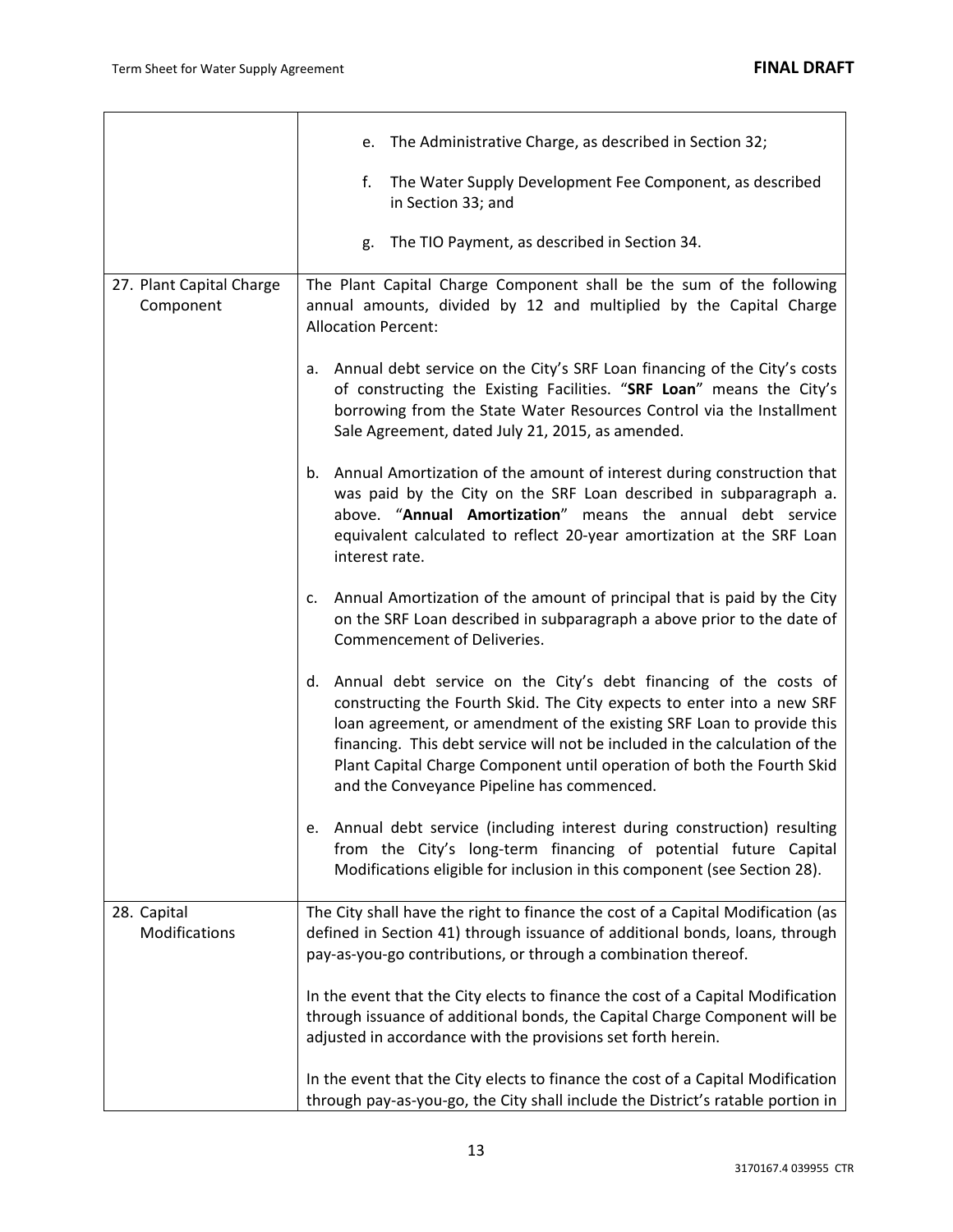|                                            | the Pay-As-You-Go Capital Amount (See Section 37).                                                                                                                                                                                                                                                                                                                                                                                                                                                                                                                                                                                                                           |
|--------------------------------------------|------------------------------------------------------------------------------------------------------------------------------------------------------------------------------------------------------------------------------------------------------------------------------------------------------------------------------------------------------------------------------------------------------------------------------------------------------------------------------------------------------------------------------------------------------------------------------------------------------------------------------------------------------------------------------|
|                                            | Capital Modifications associated with the Existing Plant shall be eligible<br>a.<br>for cost recovery from the District. The portion payable by the District<br>shall be the total cost of such Capital Modification multiplied by the<br>Capital Charge Allocation Percent. Such portion may be (i) withdrawn<br>from the District's portion of the Capital Maintenance Reserve Account<br>pursuant to Section 31, (ii) charged to the District as a Pay-As-You-Go<br>Capital Amount pursuant to Section 37, (iii) included in the Plant Capital<br>Charge Component pursuant to Section 27(e), or (iv) some combination<br>of these methods, as determined by the Parties. |
|                                            | Plant Expansions shall not be eligible for cost recovery from the District.<br>b.                                                                                                                                                                                                                                                                                                                                                                                                                                                                                                                                                                                            |
|                                            | If a Capital Modification affects both the Existing Plant and the<br>c.<br>Expanded Portion of the Plant, the District shall only be responsible for<br>costs related to the Existing Plant. The District's cost responsibilities are<br>calculated pursuant to item a. of this Section above.                                                                                                                                                                                                                                                                                                                                                                               |
|                                            | d. Capital modifications associated with the Conveyance Pipeline shall not<br>be eligible for cost recovery from the District, unless such modifications<br>are the result of a force majeure event or change in law.                                                                                                                                                                                                                                                                                                                                                                                                                                                        |
|                                            | "Existing Plant" means the Plant after completion of the Fourth Skid having<br>an anticipated Plant Capacity of 5,000 AFY of water.                                                                                                                                                                                                                                                                                                                                                                                                                                                                                                                                          |
|                                            | "Plant Expansion" means a Capital Modification that expands the capacity<br>of the Plant greater than 5,000 AFY.                                                                                                                                                                                                                                                                                                                                                                                                                                                                                                                                                             |
|                                            | "Expanded Portion of the Plant" means the portions of the Plant that are<br>only associated with a Plant Expansion.                                                                                                                                                                                                                                                                                                                                                                                                                                                                                                                                                          |
| 29. Standby O&M<br><b>Charge Component</b> | The Standby O&M Charge shall be the annual Standby O&M Costs incurred<br>by the City, divided by 12, and multiplied by a fraction in which the<br>numerator is the Total Annual Water Commitment and the denominator is<br>either 5,000 AFY or the then Plant Capacity, as agreed to by the parties in<br>the Water Supply Agreement.                                                                                                                                                                                                                                                                                                                                        |
|                                            | "Standby O&M Costs" mean the annual fixed amount payable by the City<br>under the DBO Contract. These costs represent the fixed operations and<br>maintenance costs of the Plant (as opposed to the volumetric costs of water<br>production). These fixed costs occur independent of the volume of water<br>produced.                                                                                                                                                                                                                                                                                                                                                        |
|                                            | The Standby O&M Costs are intended to represent the fixed costs of<br>maintaining the Plant in a ready-to-produce state. The Variable O&M Costs<br>(see Section 30) are intended to represent costs associated with actual                                                                                                                                                                                                                                                                                                                                                                                                                                                   |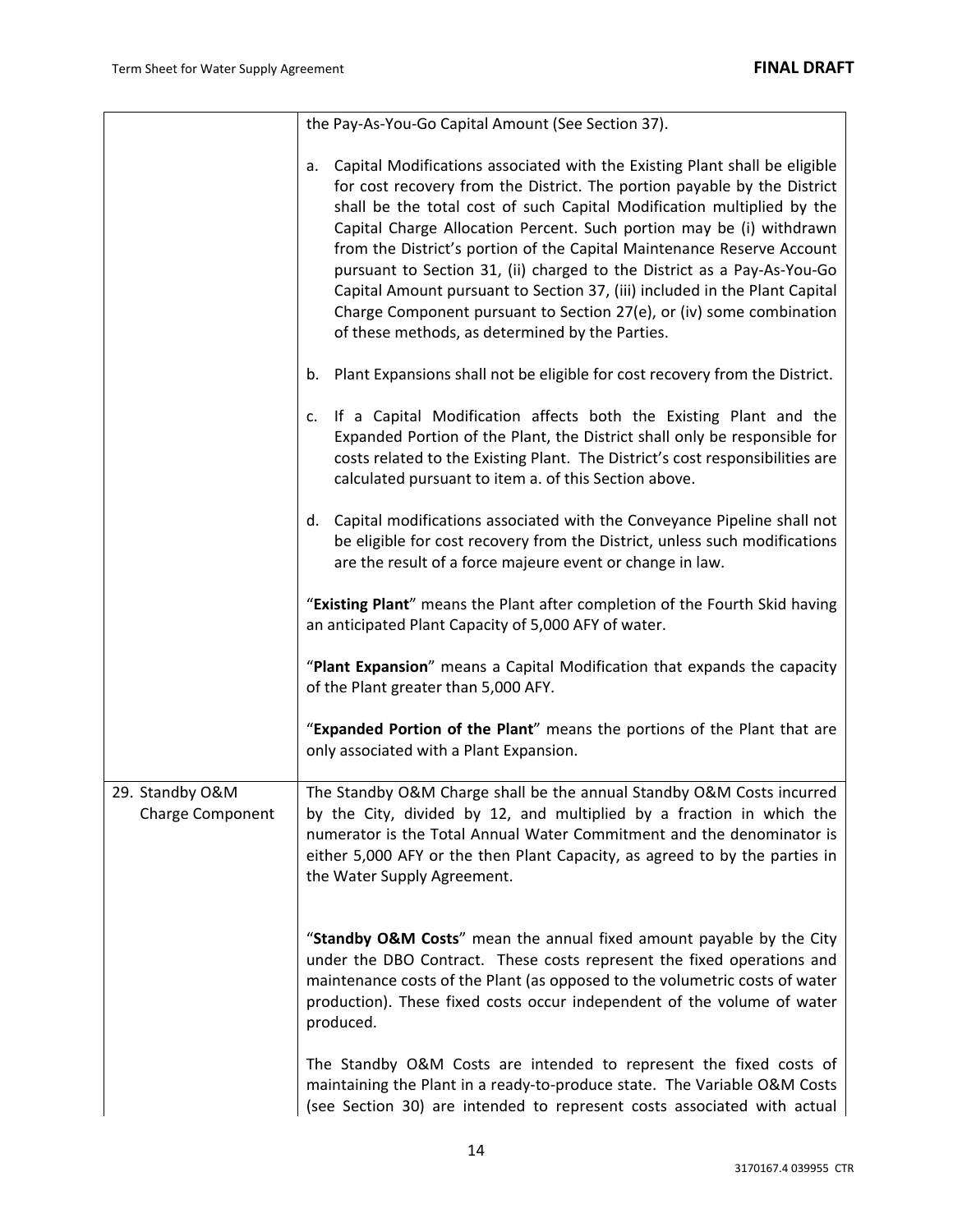|                                              | water production. Additional review of the cost structure under the DBO<br>Contract is required to harmonize the definitions of Standby O&M Costs<br>and Variable O&M Costs in the Water Supply Agreement with the concepts<br>contained in the DBO Contract.                                                                                                                                                                                                                                                                                                                                |
|----------------------------------------------|----------------------------------------------------------------------------------------------------------------------------------------------------------------------------------------------------------------------------------------------------------------------------------------------------------------------------------------------------------------------------------------------------------------------------------------------------------------------------------------------------------------------------------------------------------------------------------------------|
| 30. Variable O&M<br>Charge Component         | The Variable O&M Charge shall be equal to: (i) the City's Variable O&M<br>Costs, multiplied by (ii) the Volumetric Percent.                                                                                                                                                                                                                                                                                                                                                                                                                                                                  |
|                                              | "City's Variable O&M Costs" shall be determined by subtracting the annual<br>Standby O&M amount from the total O&M amount as calculated under the<br>DBO Contract, divided by the projected production output of the Plant for<br>such Contract Year.                                                                                                                                                                                                                                                                                                                                        |
|                                              | If the Plant is in Curtailment Operating Mode for a billing period, the<br>Variable O&M Charge Component shall be the Variable O&M Charge<br>Component charged for the most recent billing period.                                                                                                                                                                                                                                                                                                                                                                                           |
|                                              | "Volumetric Percent" shall be equal to: (i) the amount of water delivered to<br>the District in each month; and (ii) the annual volume of water projected to<br>be produced by the Plant.                                                                                                                                                                                                                                                                                                                                                                                                    |
| 31. Capital<br>Maintenance<br>Reserve Charge | The Capital Maintenance Reserve Charge will be equal to: (i) the annual<br>amount that the City establishes for deposit (the "Capital Maintenance<br>Reserve Account Deposit"), divided by (ii) 12, multiplied by (iii) the Capital<br>Charge Allocation Percent.                                                                                                                                                                                                                                                                                                                            |
|                                              | The Water Supply Agreement will establish mutually acceptable timing and<br>amounts for the Capital Maintenance Reserve Account Deposits. The City<br>will credit the Capital Maintenance Reserve Charges received from the<br>District to a reserve account for capital maintenance, renewal and<br>replacement established and maintained by the City for the benefit of the<br>Plant and Conveyance Pipeline (the "Capital Maintenance Reserve<br>Account"). The City will fund the balance of the Capital Maintenance<br>Reserve Account each year.                                      |
|                                              | The Capital Maintenance Reserve Account will be used to pay capital<br>maintenance, renewal and replacement costs of the Plant and the<br>Conveyance Pipeline. When the City determines that the Capital<br>Maintenance Reserve Account has a prudent and reasonable balance, will<br>be specified in the Water Supply Agreement, additional contributions shall<br>be suspended. Deposits funded by the District, and interest earned thereon,<br>will be tracked by the City, and may only be applied to costs allocable to the<br>District in accordance with the Water Supply Agreement. |
| 32. Administrative<br>Charge                 | The Administrative Charge shall be equal to: (i) the City's Administrative<br>Costs, divided by (ii) 12, and (iii) multiplied by the Capital Charge Allocation<br>Percent.                                                                                                                                                                                                                                                                                                                                                                                                                   |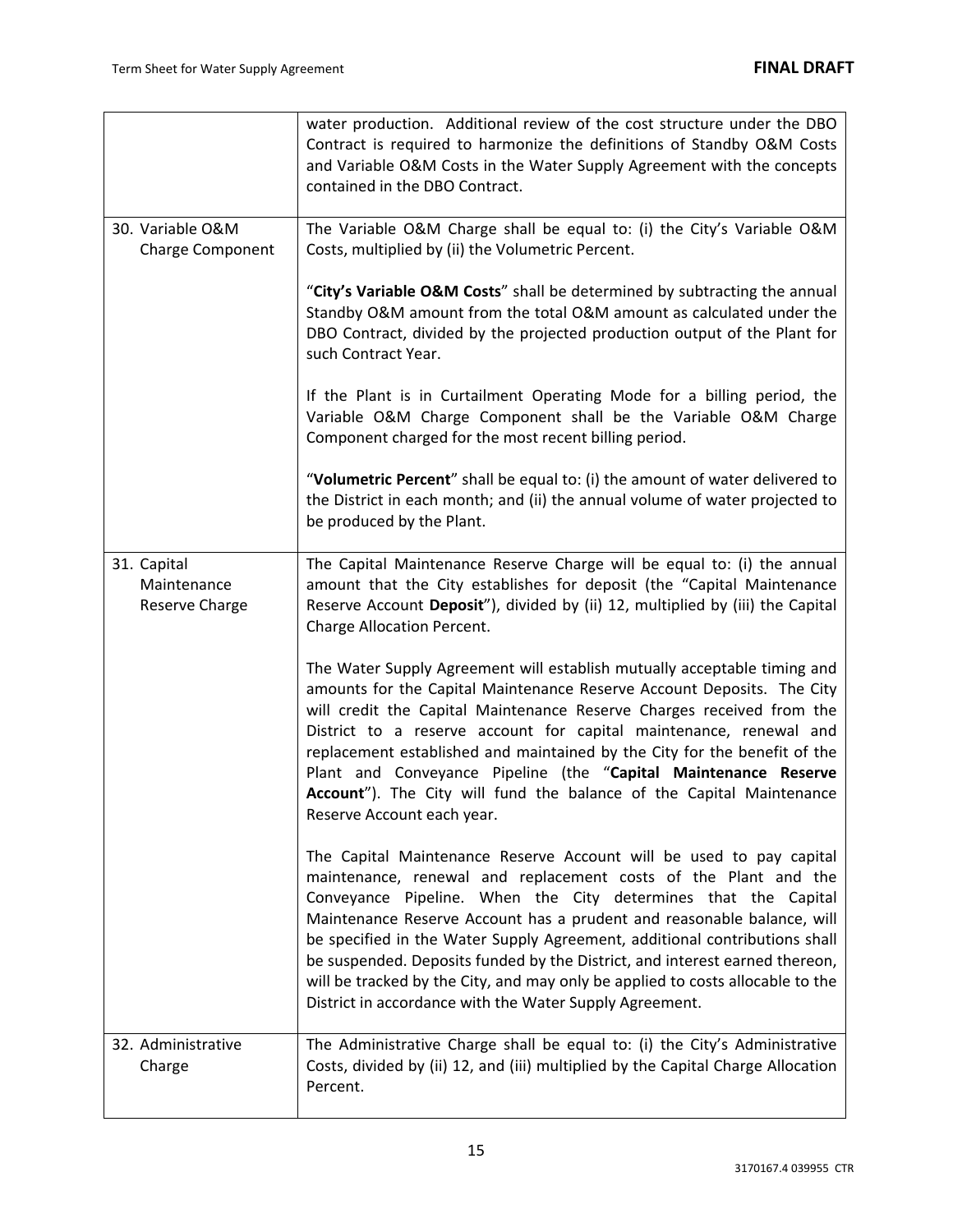|                                                  | "City's Administrative Costs" means the City's costs for administration,<br>management and oversight of the WSA, the Plant, the Conveyance Pipeline,<br>and contracts associated therewith.                                                                                                                                                                                                                                                                         |
|--------------------------------------------------|---------------------------------------------------------------------------------------------------------------------------------------------------------------------------------------------------------------------------------------------------------------------------------------------------------------------------------------------------------------------------------------------------------------------------------------------------------------------|
|                                                  | For the first Contract Year of the WSA, the Administrative Charge will be<br>deemed to be \$60,000. At the end of the Contract Year, the Parties will<br>determine the actual amount paid by the City for the City's Administrative<br>Costs for such Contract Year. Reconciliation between this amount and the<br>Administrative Charge paid by the District for such Contract Year will be<br>performed as part of the annual true-up (see Section 40).           |
| 33. Water Supply<br>Development Fee<br>Component | The Water Supply Development Fee shall be equal to: (i) \$237,500 per<br>annum (escalating at 3% annually), divided by (ii) 12.                                                                                                                                                                                                                                                                                                                                     |
|                                                  | The Water Supply Development fee shall only be payable by the District for<br>the first 20 years of the Term of the WSA.                                                                                                                                                                                                                                                                                                                                            |
| 34. TIO Payment                                  | TIO Payment shall be equal to: (i) the TIO Unit Price, multiplied by (ii) the<br>TIO Volume.                                                                                                                                                                                                                                                                                                                                                                        |
|                                                  | "TIO Unit Price" shall be the dollars-per-acre-foot amount equal to the sum<br>of (i) the Plant Capital Charge Component, (ii) the Plant Standby O&M<br>Charge Component, and (iii) the Plant Variable O&M Charge Component.                                                                                                                                                                                                                                        |
| 35. Debt Service<br>Coverage Deposit<br>Amount   | The Parties acknowledge that the City's SRF Loan debt covenant requires it<br>to maintain a 1.25x debt service coverage ratio. To satisfy this covenant for<br>water supplied to the District, the District will fund a debt service coverage<br>deposit (the "DS Coverage Deposit") in an amount equal to 0.25 times the<br>District's ratable portion of City debt service as determined by the<br>calculations performed for the Plant Capital Charge Component. |
|                                                  | The DS Coverage Deposit shall be paid in equal monthly installments each<br>Contract Year, provided, however, that no such monthly installments shall<br>be due prior to seven business days following the District's receipt of the<br>refund from the prior year. The DS Coverage amount that was received by<br>the City during each Contract Year shall be refunded to the District within<br>thirty days of the end of such Contract Year.                     |
|                                                  | The DS Coverage Deposit shall be held by the City throughout each Contract<br>Year.                                                                                                                                                                                                                                                                                                                                                                                 |
|                                                  | The requirement to fund a DS Coverage Deposit shall continue for the term<br>of the SRF Loan. At final maturity of the SRF Loan, any remaining funds shall<br>be returned to the District and the ongoing funding requirement shall<br>cease.                                                                                                                                                                                                                       |
| 36. DSR Deposit                                  | The Parties acknowledge that the City's SRF Loan debt covenant requires it<br>to fund a debt service reserve ("DSR") equal to two semiannual installment                                                                                                                                                                                                                                                                                                            |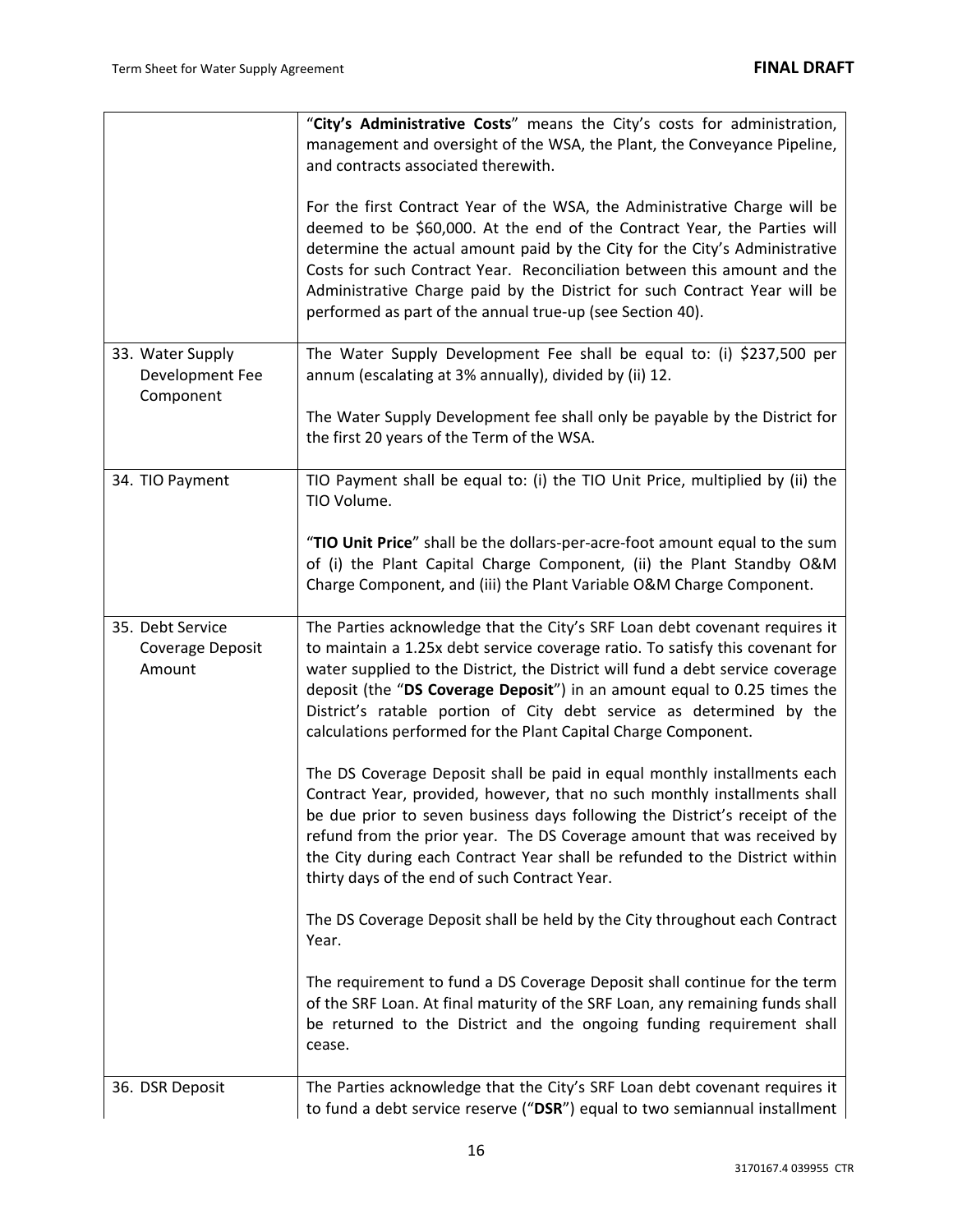| Amount                              | payments over the first 10 years of the payment term of the SRF Loan, and<br>to maintain the DSR at that level thereafter. To satisfy this covenant for<br>water supplied to the District, the District will fund a DSR deposit (the "DSR<br>Deposit") in an amount equal to the debt allocated to the District pursuant<br>to Section 27.<br>The DSR shall be maintained and held in the enterprise fund established<br>pursuant to the SRF Loan documentation, and shall be applied against the<br>final debt service payments due on the SRF Loan. The amounts on deposit in<br>the DSR that are provided by the District shall be applied against the final<br>debt service payments due on the SRF Loan, thereby offsetting the Plant<br>Capital Charge Component of the Monthly Water Purchase Price.<br>Interest earned on the DSR Deposit shall be for the account of the District.<br>Interest earned shall be calculated by the City as part of the annual true-up<br>process, using the interest rate determined by the City as applicable to such<br>investment. |
|-------------------------------------|------------------------------------------------------------------------------------------------------------------------------------------------------------------------------------------------------------------------------------------------------------------------------------------------------------------------------------------------------------------------------------------------------------------------------------------------------------------------------------------------------------------------------------------------------------------------------------------------------------------------------------------------------------------------------------------------------------------------------------------------------------------------------------------------------------------------------------------------------------------------------------------------------------------------------------------------------------------------------------------------------------------------------------------------------------------------------|
| 37. Pay-As-You-Go<br>Capital Amount | The Pay-As-You-Go Capital Amount shall be the amount determined by the<br>City in accordance with Section 28(a).                                                                                                                                                                                                                                                                                                                                                                                                                                                                                                                                                                                                                                                                                                                                                                                                                                                                                                                                                             |
|                                     | If the District is unable to contribute the Pay-As-You-Go Capital Amount<br>from available District funds, the District's portion will be added to the Plant<br>Capital Charge Component as if it were debt financed over a 10 year period<br>at an annual interest rate equal to the average earned by the City on its<br>invested funds plus 0.5%.                                                                                                                                                                                                                                                                                                                                                                                                                                                                                                                                                                                                                                                                                                                         |
| 38. Conveyance Pipeline<br>Payment  | The cost of the Conveyance Pipeline will be allocated equitably between the<br>City and the District. In determining the appropriate equitable allocation of<br>Conveyance Pipeline costs, the Parties have considered (i) cost estimates for<br>the construction of a pipeline capable of carrying the full 10,000 AFY<br>production capacity of the Plant when fully built out, and (ii) cost estimates<br>for construction of a smaller conveyance pipeline with capacity to carry only<br>the Base Volume of water from the Plant to the Cater Water Treatment<br>Plant. On the basis of a cost avoidance model, the Parties have agreed that<br>64.6% of the cost of the Conveyance Pipeline will be allocated to the District                                                                                                                                                                                                                                                                                                                                          |
|                                     | On the date that is the later of (i) the Commencement of Deliveries, and (ii)<br>substantial completion of the Fourth Skid, the District will pay the City a<br>lump sum amount equal to the sum of:                                                                                                                                                                                                                                                                                                                                                                                                                                                                                                                                                                                                                                                                                                                                                                                                                                                                         |
|                                     | a. Interest during construction incurred by the City on its financing<br>of the Fourth Skid, multiplied by the Capital Charge Allocation<br>Percentage; and                                                                                                                                                                                                                                                                                                                                                                                                                                                                                                                                                                                                                                                                                                                                                                                                                                                                                                                  |
|                                     | The amount equal to:<br>b.<br>(i) the City's actual cost of constructing the Conveyance<br>Pipeline, multiplied by the Pipeline Allocation Percentage,                                                                                                                                                                                                                                                                                                                                                                                                                                                                                                                                                                                                                                                                                                                                                                                                                                                                                                                       |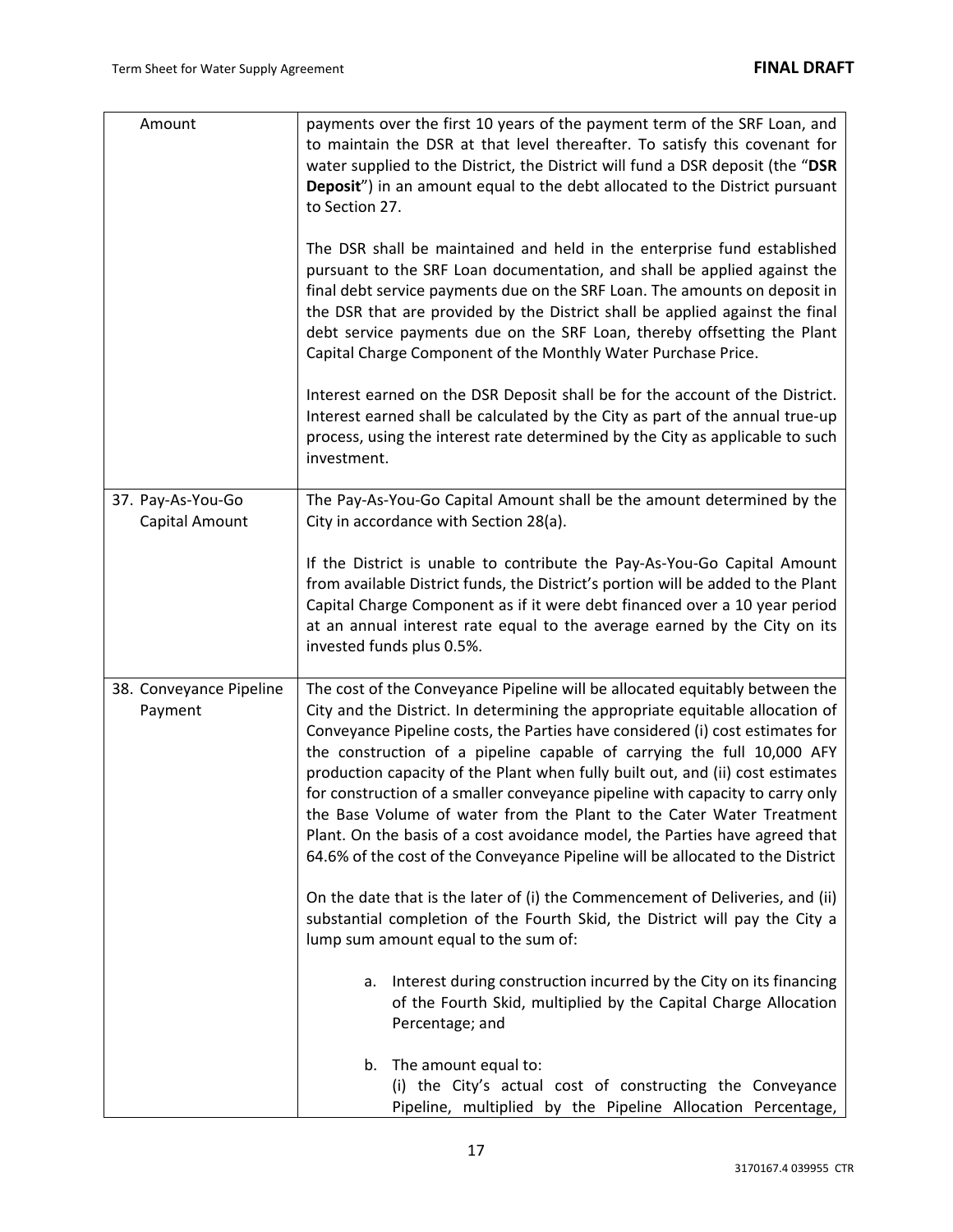|                                                                | reduced by<br>(ii) the Allocated Grant Amount.                                                                                                                                                                                                                                                                                                                                    |
|----------------------------------------------------------------|-----------------------------------------------------------------------------------------------------------------------------------------------------------------------------------------------------------------------------------------------------------------------------------------------------------------------------------------------------------------------------------|
|                                                                |                                                                                                                                                                                                                                                                                                                                                                                   |
|                                                                | The City's actual cost of constructing the Conveyance Pipeline will be equal<br>to: (i) the direct costs of construction determined through competitive<br>procurement of the general contractor, and (ii) the City's direct costs of<br>administering the construction. The City shall provide reasonable<br>documentation of such costs as part of its invoice to the District. |
|                                                                | "Pipeline Allocation Percent" shall be 64.6%.                                                                                                                                                                                                                                                                                                                                     |
|                                                                | "Allocated Grant Amount" shall be \$10,000,000, which represents the<br>grant received by the City, times the Capital Charge Allocation Percent.                                                                                                                                                                                                                                  |
| 39. SRF Loan for<br>District's<br>Conveyance Pipeline<br>Costs | The District is expected to secure a loan from the State Water Resources<br>Control Board to pay for its portion of the Conveyance Pipeline costs (see<br>Section 38).                                                                                                                                                                                                            |
|                                                                | The City will (i) cooperate with the District to obtain this loan, and (ii)<br>design, construct, operate, and maintain ownership of the Conveyance<br>Pipeline in accordance with the terms of the loan as long as it remains<br>outstanding.                                                                                                                                    |
| 40. Payment Mechanics                                          | a. Annual Budget<br>Prior to each Contract Year, (i) the City shall provide the District with an<br>annual budget showing the estimated Monthly Water Purchase Price for<br>such Contract Year; and (ii) the parties shall establish the monthly cost of<br>each fixed component for such Contract Year.                                                                          |
|                                                                | <b>Monthly Water Purchase Price</b><br>b.<br>On a monthly basis, the City shall invoice, and the District shall pay, the<br>Monthly Water Purchase Price.                                                                                                                                                                                                                         |
|                                                                | <b>Annual True-Up</b><br>The Water Supply Agreement shall specify an annual true-up provision<br>allowing any monthly billing amounts to be reconciled with actual expenses<br>incurred by the City.                                                                                                                                                                              |
|                                                                | <b>Return of Debt Service Coverage Amount</b><br>d.<br>Within thirty days of the end of each Contract Year, the DS Coverage<br>Deposit Amount shall be returned to the District.                                                                                                                                                                                                  |
| 41. Capital<br>Modifications                                   | The City may from time to time undertake capital modifications to the Plant<br>or Conveyance Pipeline.                                                                                                                                                                                                                                                                            |
|                                                                | "Capital Modifications" means a material change to the physical assets<br>constituting the Plant or the Conveyance Pipeline (including the alteration,<br>addition, demolition, removal, extension or expansion of the physical assets                                                                                                                                            |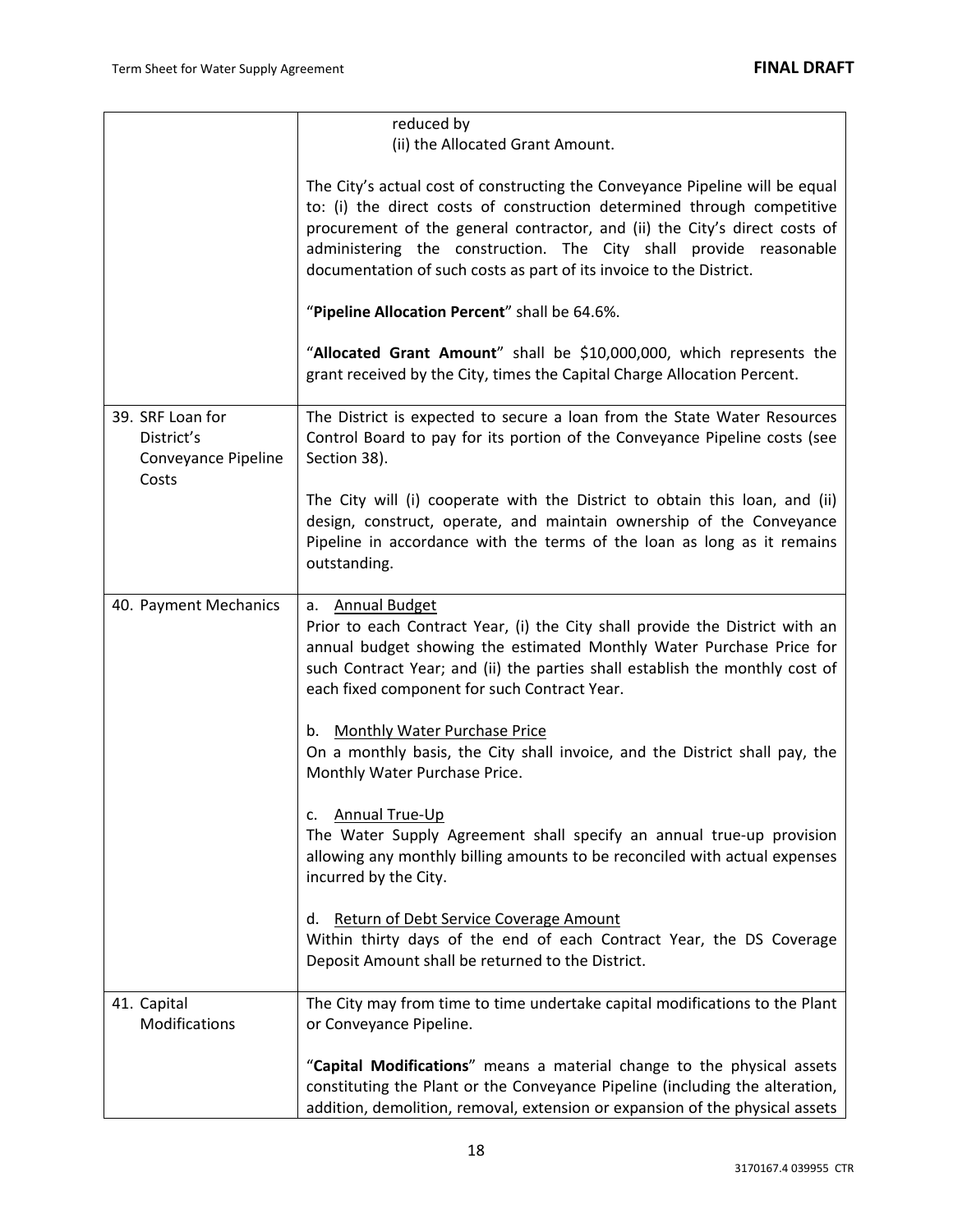| constituting the Plant, or the installation of new structures, equipment,<br>systems or technology) made after the execution date of the WSA for any<br>Repairs or replacements of Plant equipment or the Plant's<br>reason.<br>structures (including replacements of membranes or other Plant equipment<br>or Plant structures with more advanced or efficient membranes or other<br>Plant equipment or Plant structures) shall not constitute Capital<br>Modifications. |
|---------------------------------------------------------------------------------------------------------------------------------------------------------------------------------------------------------------------------------------------------------------------------------------------------------------------------------------------------------------------------------------------------------------------------------------------------------------------------|
| The City may be required to initiate Capital Modifications of the Plant in the<br>event that such Capital Modification is required in response to an<br>uncontrollable circumstance (including a change in law) as defined in the<br>DBO Contract. The City shall also have the right to direct Capital<br>Modifications if it reasonably determines that a Capital Modification will<br>benefit the Plant or better serve the community.                                 |

## **OTHER TERMS**

| 42. Limitation on<br>District Payment of<br>Capital<br><b>Modification Costs</b> | If the City undertakes a Capital Modification in the last 20 years of the Term<br>of the WSA (i) for which the District would be responsible for cost-sharing<br>pursuant Section 28, and (ii) such Capital Modification has a longer useful life<br>than the remaining Term, then the District shall pay only the ratable portion<br>of the cost of such Capital Modification that falls within the remaining Term. |
|----------------------------------------------------------------------------------|----------------------------------------------------------------------------------------------------------------------------------------------------------------------------------------------------------------------------------------------------------------------------------------------------------------------------------------------------------------------------------------------------------------------|
|                                                                                  | For example, if the City undertakes a major capital improvement in year 40<br>that has an expected economic life of 30 years and the City finances such<br>capital improvement with bonds maturing in 20 years, then the District's<br>payment obligation with respect to such capital improvement would be<br>determined as follows:                                                                                |
|                                                                                  | The Parties would ignore the 20-year financing, and instead determine<br>а.<br>the annual debt service that would accrue on a 30-year financing the final<br>maturity of which is coterminous with the expected economic life of the<br>capital improvement,                                                                                                                                                         |
|                                                                                  | For the remainder of the Term of the WSA, the Parties would allocate to<br>b.<br>the District the annual debt service so determined (i.e. the first ten years<br>of a thirty-year level debt-service repayment) in the manner set forth in<br>Section 28.                                                                                                                                                            |
| 43. Extension Terms                                                              | The Parties agree to meet and negotiate a potential extension of the Term on<br>the 45 <sup>th</sup> anniversary of the execution of the WSA.                                                                                                                                                                                                                                                                        |
| 44. Extension/Renewal<br>of DBO Contract                                         | The Parties acknowledge that the 5-year term of the DBO Contract is shorter<br>than the Term of the WSA. The City shall have the right, at its sole discretion,<br>to renew the DBO Contract with the current DBO contractor, or to replace<br>the DBO contractor with a new third-party operator, or to self-perform Plant                                                                                          |